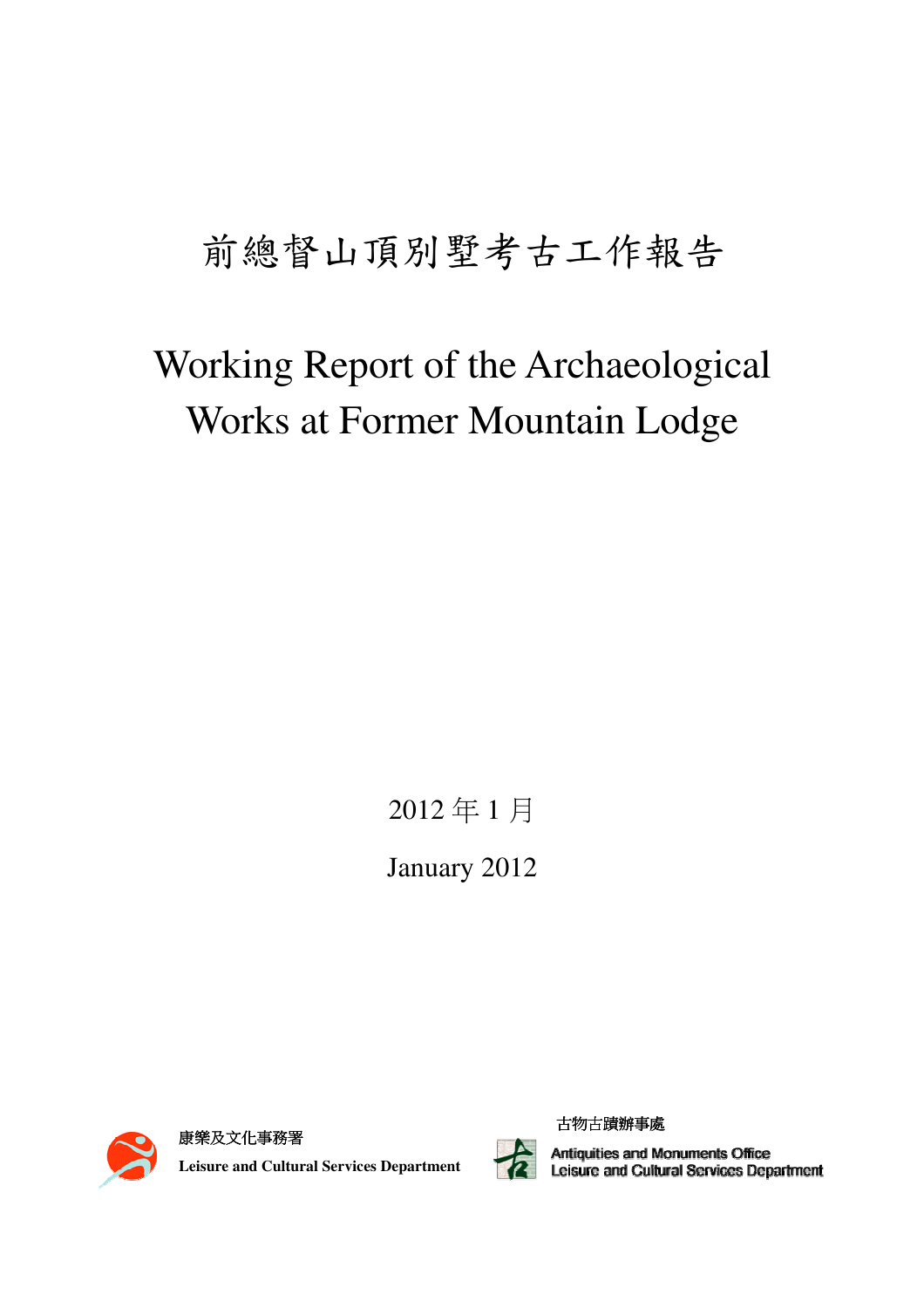## **Executive Summary**

In December 2006, the Architectural Services Department identified remains of the Former Mountain Lodge (FML) in Victoria Peak Garden and the discovery was publicized in January 2007. Subsequently, the Antiquities and Monuments Office conducted archaeological works in two phases in 2007 and 2008 respectively to ascertain the extent of the discovery and evaluate the conditions of those remains. The total excavated area, including the site of FML and the servant's quarters, was about 540 m2. This report included the findings from the archaeological works in 2007 and 2008 based on historical records, subsurface investigation and field reconnaissance. The results indicated that the wall foundations of FML, which was demolished in 1946, were in good condition, except some areas being disturbed by the construction of the pavilion in 1970s. The most important discovery was the mosaic at the porch (about 1m by 3.67m) together with considerable amount of floor tiles manufactured by 'Minton Hollins, & Co'. Apart from the remains of FML, boundary stones and remains of private mansion 'Eyrie' and Water Works bungalow were also identified. These findings would provide further information relating to the Peak development during the colonial period.

#### 摘 要

2006年 12 月, 建築署在山頂公園內發現屬於 總督山頂別 墅的遺跡,並於 2007 年 1 月正式公布發現。其後,古物古蹟辦 事處分兩階段於 2007 年及 2008 年進行考古工作,以確定遺跡的 範圍及評估其保存狀況。兩次考古工作的發掘面積合共約 540 平 方米,範圍包括別墅基址及當時的工人宿舍位置。本報告匯集了 兩次考古工作中,透過文獻研究、發掘及地面勘查等所取得的資 料及發現,顯示於 1946年拆卸的 總督山頂別墅,其牆基保存 情況大致良好,只有部份在 1970 年代興建涼亭時受到破壞。最 重要的發現是位於門廊上一幅約 1 米乘 3.67 米的彩色圖案地磚及 大量由 Minton Hollins 公司生產的地磚。除了 總督山頂別墅的 遺跡外,還有私人大宅 Eyrie 頹垣、界石及水務局平房等遺跡。 這些發現提供了解殖民地時期山頂發展歷程的資料。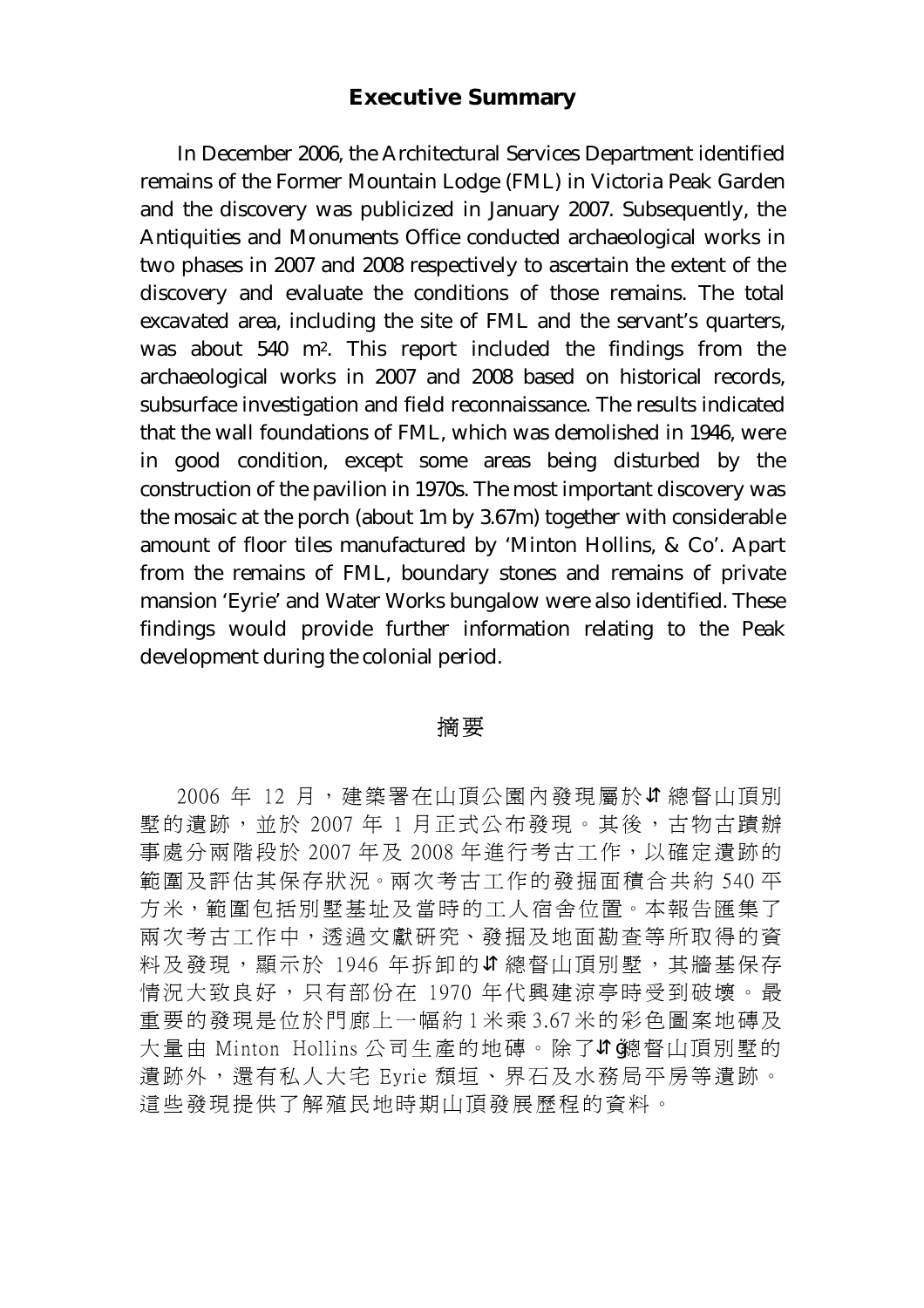# 目錄

# **Contents**

- **1.** 引言 **Introduction**
- **2.** ⇵總督山頂別墅的歷史及現況 **History and Present Condition of Former Mountain Lodge**
- 3. ¨ 總督山頂別墅的圖則及歷史照片 **Historical Plans and Photographs of Former Mountain Lodge**
- **4. A** 區發掘 **Excavation at Area A**
- **5. B** 區發掘 **Excavation at Area B**
- 6. ™ 總督山頂別墅周邊的考古調査 **Investigation at and around Former Mountain Lodge**
- **7.** 遺物 **Artefacts**
- **8.** 總結  **Conclusion**

參考資料及鳴謝 **References and Acknowledgements** 

附錄 **A-E Annex A-E**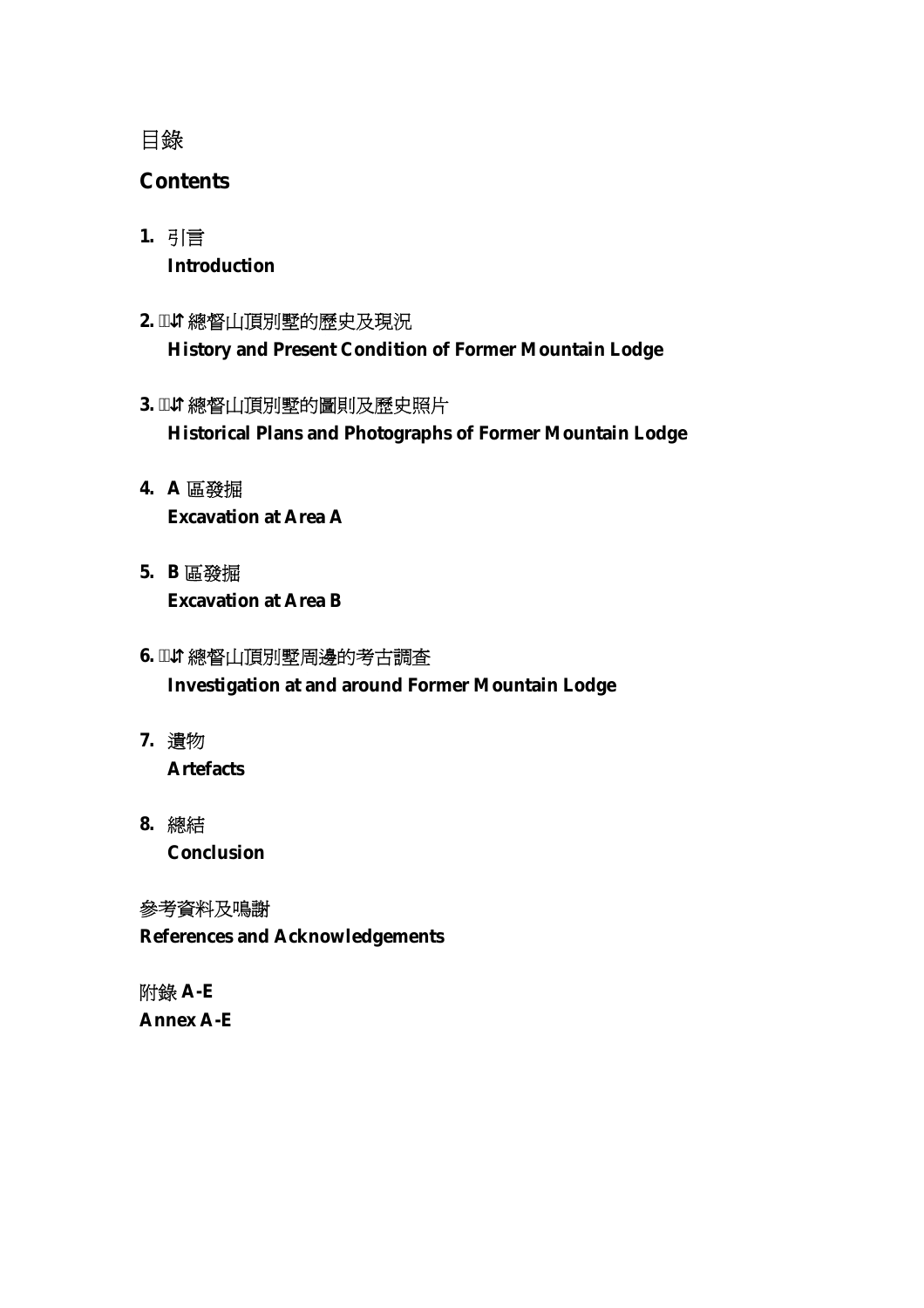**" …while a cable tramway leads to the Peak (1,200 feet high), where fine houses and terraces afford in summer accommodation for the European residents, who find in its cool heights relief from the oppressive temperature of the sea level. It is hard to say whether Hong Kong is more beautiful from the harbour or from the Peak. From the one is seen the city crowded round the shore behind the broad praya or sea front, and sweeping up the precipitous sides of the hills - spreading as it climbs from street to terrace, from terrace to villa, up to the very Peak … "** 

**"From the Peak we look down upon the city and the harbour, and our gaze sweeps onward over the flat peninsula of Kowloon to the bare and rugged hills that sweep from east to west. But the interest centres in the magnificent harbour, on whose blue bosom rest the great steamers of every nation trading with the Far East … "** 

> *China* by Sir Henry Arthur Blake published in 1909

「⋯一架纜 車 通 往 **(**海 拔 **1200** 英尺高的 **)** 山頂,那裡的房屋和別墅 是專供歐洲人準備消夏居住的;在那裡人們可以擺脫山下濕悶的氣 候,享受山頂上的清涼以及心曠神怡的感覺。很難說香港是從海港看 還是從山頂上看會顯得更漂亮。從海港上看,在寬闊海灘的後面是擁 擠的城市;一眼望到的陡峭山坡上,是街道和排屋,這一排排的房屋 和別墅一直延伸到山頂上⋯」

「從山頂俯瞰城市和海港,可以看到平坦的九龍半島,以及東西走向 的光禿禿而多岩石的山脈,但最有趣的還是壯麗的海港景色。廣闊而 湛藍的海灣裡停泊著來到遠東進行交易的所有國家的大型蒸汽輪 船⋯」

> 卜力爵士著《中國》 1909 年出版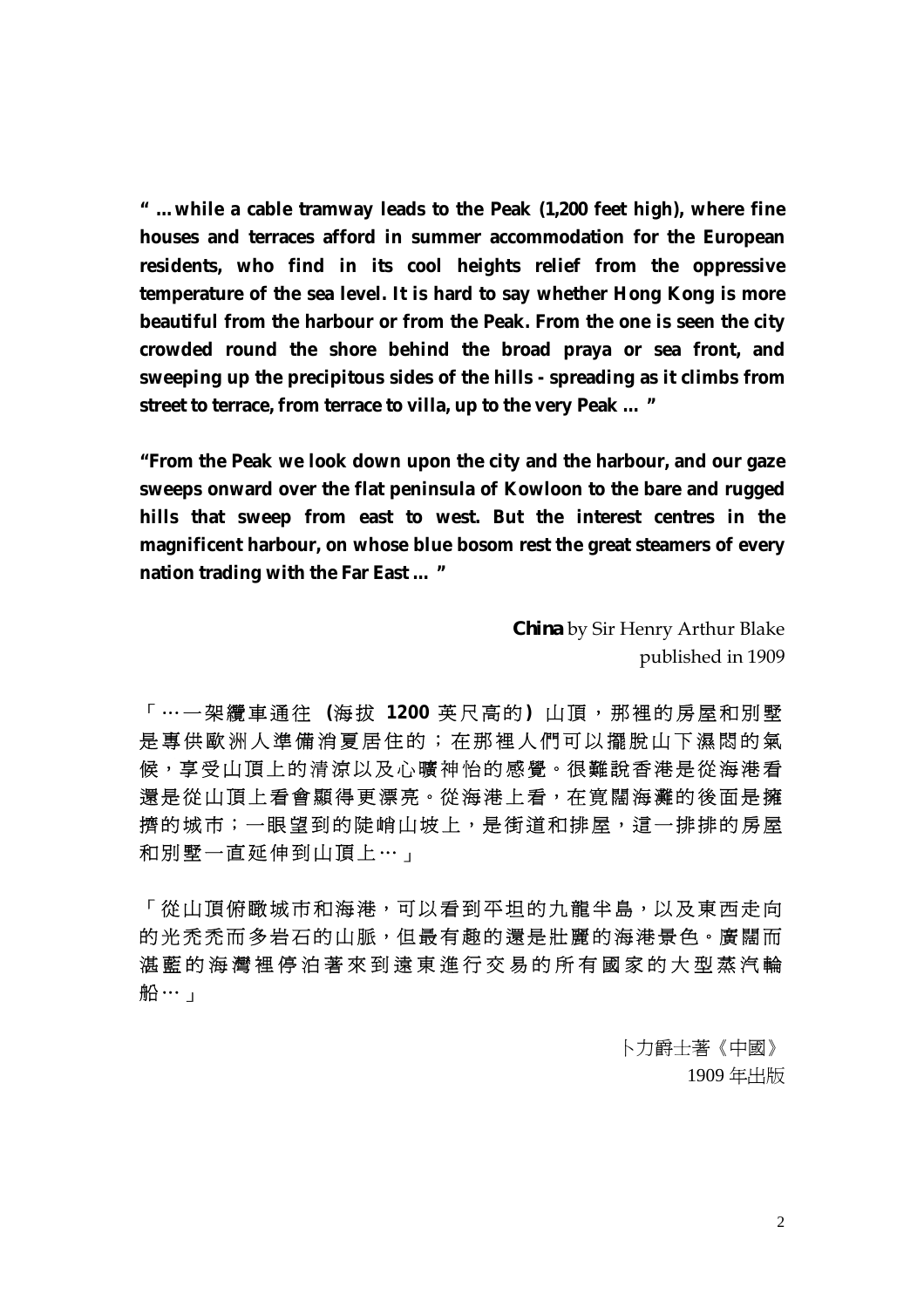# **1. Introduction**

1.1 Remains of the Former Mountain Lodge (FML) were identified during the ground investigation by the Architectural Services Department (Arch SD) in December 2006. The aforesaid ground investigation was part of the Peak Tourism District Enhancement Programme at the Victoria Peak Garden initiated by the Tourism Commission. The discovery was publicized on 10 January 2007. The Antiquities and Monuments Office (AMO) then conducted archaeological works in two phases to ascertain the discovery and evaluate the conditions of the FML (Annex B: Plate 1).

1.2 First phase was an archaeological survey conducted from January to March 2007 (Annex B: Plate 6). The investigation site was divided into Areas A and B. Area A was the servant quarters, whereas Area B was the Former Mountain Lodge. 12 test trenches were excavated. Area A consisted of 3 test trenches, namely TA, TB and TC while Area B consisted of 9 test trenches ranging from T1 to T9 (Annex A: Fig. 1).

1.3 Second phase was an archaeological excavation undertaken between November 2008 and April 2009. The excavation was based on the data obtained from the 2007 archaeological survey. The methodology of this excavation followed the 2007 survey and divided into Areas A and B. Area A consisted of 5 test trenches namely TD, TE, TF, TG and TH. Among them, TD contained test trenches TA and TB of the 2007 survey and TE covered TC. 5 test trenches were excavated in Area B and denoted as T10, T11, T12, T13 and T14, in which T11 covered T3 (Annex B: Plate 2 and 3).

1.4 The total excavated area of the abovementioned archaeological works was approximately 547m2. Excavated areas of Area A and Area B were about 186 m2 and 361 m2 respectively.

# **2. History and Present Condition of the Former Mountain Lodge**

2.1 The FML was originally a military sanatorium proposed and established by Governor Sir Hercules Robinson (serving period: 1859-1865). The military sanatorium was founded in 1862, which was a predecessor of the Mountain Lodge1. In 1867, Governor Sir Richard Graves MacDonnell (serving

 1 Eitel, Ernext John., *Europe in China, The History of Hong Kong from the Beginning to the Year 1882*,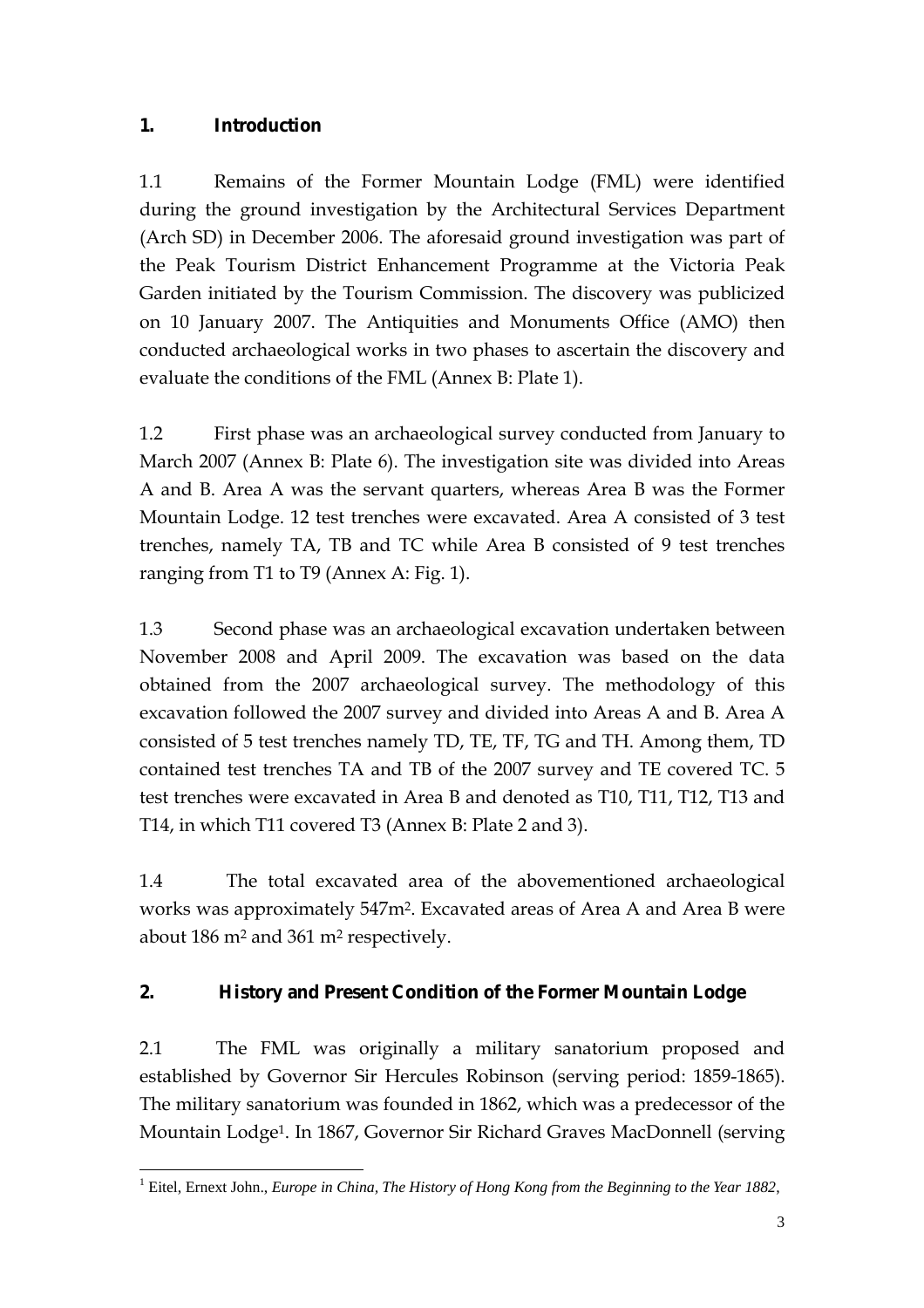period: 1866-1872) purchased the building from the War Department and transformed it into the first Mountain Lodge; however, the lodge was severely damaged by a typhoon in the next year2 (Annex D: 1).

2.2 In 1873, Governor Sir Arthur Edward Kennedy (serving period: 1872-1877) ordered to refurbish and extend the lodge3, but it was destroyed by a typhoon again in next year4 (Annex D: 2). Due to humid climate of the Peak, chronic problem of termite as well as high maintenance fee, the lodge was temporarily abandoned. In 1892, Governor Sir William Robinson (serving period: 1891-1898) hoped to restore the lodge and designated the Director of Public Works, Francis Cooper to handle the project<sup>5</sup>. In the late 19<sup>th</sup> century, damages of the lodge were severe and the building trended to collapse at any moment<sup>6</sup>. The restoration scheme was given up and the lodge was demolished in 18977.

2.3 According to the Report of Proceedings of Public Works in 1899, there was a quotation valued HK\$6,985 about the preparation works for constructing the Mountain Lodge8. Later, Governor Sir Henry Blake (serving period 1898-1903) 9 proposed to rebuild the lodge by jettisoned the original design and commissioned Palmer and Turner to redesign and in charge of the construction works. The third Mountain Lodge was completed in July 1902 and occupied by the governor in September 190210 (Annex D: 3-9).

Hong Kong, Kelly & Walsh, Ltd., 1895, p.390.

<sup>2</sup> Bard, Solomon Mathews, *Voices from the Past: Hong Kong 1842-1918*, University of Washington Press, 2002, p.112.

<sup>&</sup>lt;sup>3</sup> *Hong Kong Government Gazette, 20<sup>th</sup> December, 1873*, Hong Kong Government, No. 200, p.614. <sup>4</sup> Bard. *Voices from the Past: Hong Kong 1842-1918*, p.112.

<sup>&</sup>lt;sup>5</sup> Hong Kong Sessional Papers 1892, Proceeding for 1892 Legislative Council, Hong Kong

Government, Legislative Council No. 1 (25/1/1892) and No.12 (16/11/1892).

<sup>6</sup> *Hong Kong Sessional Papers 1894, Report of the Progress of the Public Works during the First half year 1894*, Hong Kong Government, p.339.<br><sup>7</sup> Bard. *Voices from the Past: Hong Kong 1842-1918*, p.112.

 $8$  Hong Kong Sessional Paper 1899, Report of Proceedings of Public Works, Hong Kong Government, p.107.

<sup>&</sup>lt;sup>9</sup>Sir Henry Blake (1840-1918) was the 12<sup>th</sup> Hong Kong Governor from 1898-1903. The Convention for the Extension of Hong Kong Territory was signed between the Qing and British governments for leasing New Territories to the British for 99 years. Local residents resisted after signing of the convention, thus Henry Blake ordered the British troops to quell the unrest. Serious plague was happened in Tai Ping Shan area, and the area was reconstructed as the Blake Garden later. In 1900, the Blake Pier was constructed for receiving guests. The pier was demolished and relocated in 1965. In the 90s, in order to facilitate the Central Reclamation, the pier was demolished again and reconstructed next to the Murray House at Stanley in 2006, known as the Blake Pier at Stanley. Moreover, the scientific name of orchid tree (Bauhinia Blakeana) was named after Henry Blake to commemorate interest taken

in the Hong Kong Botanic Gardens by the Blake couple (Annex B: Plate 59:4 and 60). <sup>10</sup> *Hong Kong Sessional Paper 1903, Report for 1902 Public Works*, Hong Kong Government, p.295.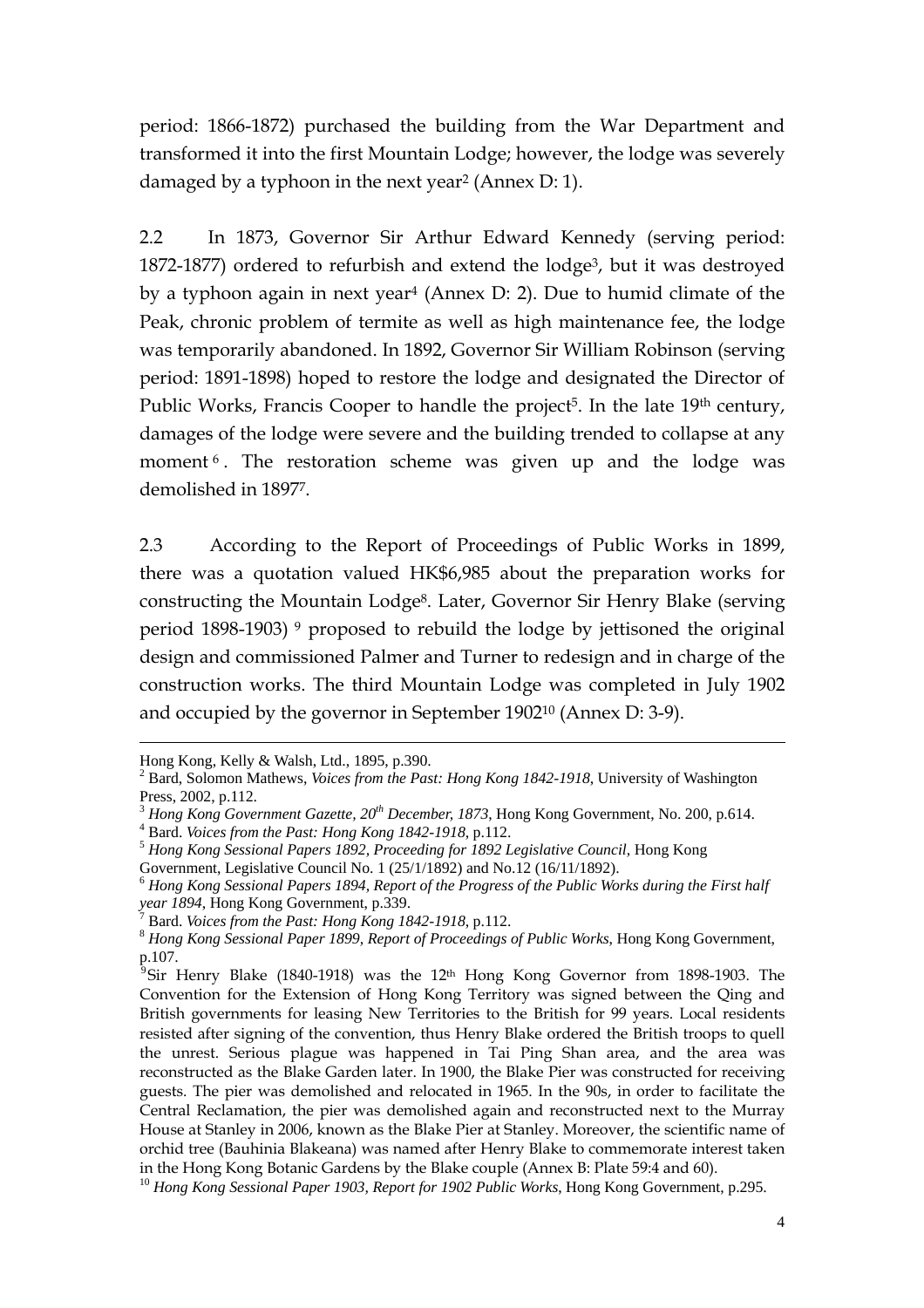2.4 In 1900, Governor Henry Blake wrote a letter to his friend and mentioned an unpleasant incident about the rented summer lodge. He had lent the lodge to the Director of Public Works and a coolie was found dead within the lodge due to plague<sup>11</sup>.

2.5 From 1920 onwards, occupancy of the lodge varied owing to the tastes of individual governors. After Henry Blake retired, there was a detailed description on the unique environs of the Peak in his publication focusing on numerous types of plants and magnificent scenery<sup>12</sup>. The Director of Public Works subsequently mentioned in his report that the lodge was severely deteriorated between 1930 and 1936, especially the wooden parts, which was corroded by termite. Since the Mountain Lodge was located in a remote area and lack of transportation, large numbers of Governors rarely used this place. In the light of transportation, someone suggested adding a vehicular lane so that vehicle could reach the lodge direct, but Sir Chow Shouson moved a motion to reject the issue<sup>13</sup>. According to the Report of the Meeting of the Hong Kong Legislative Council on 6 October 1932, the maintenance expense of the Mountain Lodge had exceeded HK\$35,000 since 192814 , and the Governor at that time also prepared to abandon the lodge15. Moreover, the Fanling Lodge was completed on 1934 and further replaced the status of Mountain Lodge<sup>16</sup>.

2.6 During the Second World War, the lodge was damaged seriously. According to the report about the condition of the lodge issued by the Technical Secretary and the former Maintenance Architect, Mr. Shewan, he believed that the lodge was repairable but only at a very high cost. Even if rehabilitation had been carried out, the functions and design of the lodge were outmoded<sup>17</sup>. The Mountain Lodge was finally demolished in 1946<sup>18</sup>.

 $\overline{a}$ 

<sup>&</sup>lt;sup>11</sup> Morrison, George Ernest, and LO, Hui-min. 1976. *The correspondence of G.E. Morrison*. Cambridge: Cambridge University Press, p.138.

<sup>&</sup>lt;sup>12</sup> Blake, Henry Arthur, and Menpes, Mortimer. 1909. *China*. London: Adam and Charles Black, pp.111-112.

<sup>&</sup>lt;sup>13</sup> Hong Kong Hansard 1928, Report of the Meeting of the Hong Kong Legislative Council on 4 *October 1928*, Hong Kong Government, p.86 & 95.<br><sup>14</sup> *Hong Kong Hansard 1932, Report of the Meeting of the Hong Kong Legislative Council on 6* 

October 1932, Hong Kong Government, p.170.<br><sup>15</sup> Hong Kong Hansard 1932, p. 201.<br><sup>16</sup> Bard. *Voices from the Past: Hong Kong 1842-1918*, p.112.<br><sup>17</sup> Mr. Shewan's Report of Repairs to Mountain Lodge on 8 July 1946, PWD178/45

Government.

<sup>18</sup> *Hong Kong Administrative Reports 1934, Report of the Director of Public Work for the year 1934*, Hong Kong Government, appendix Q4.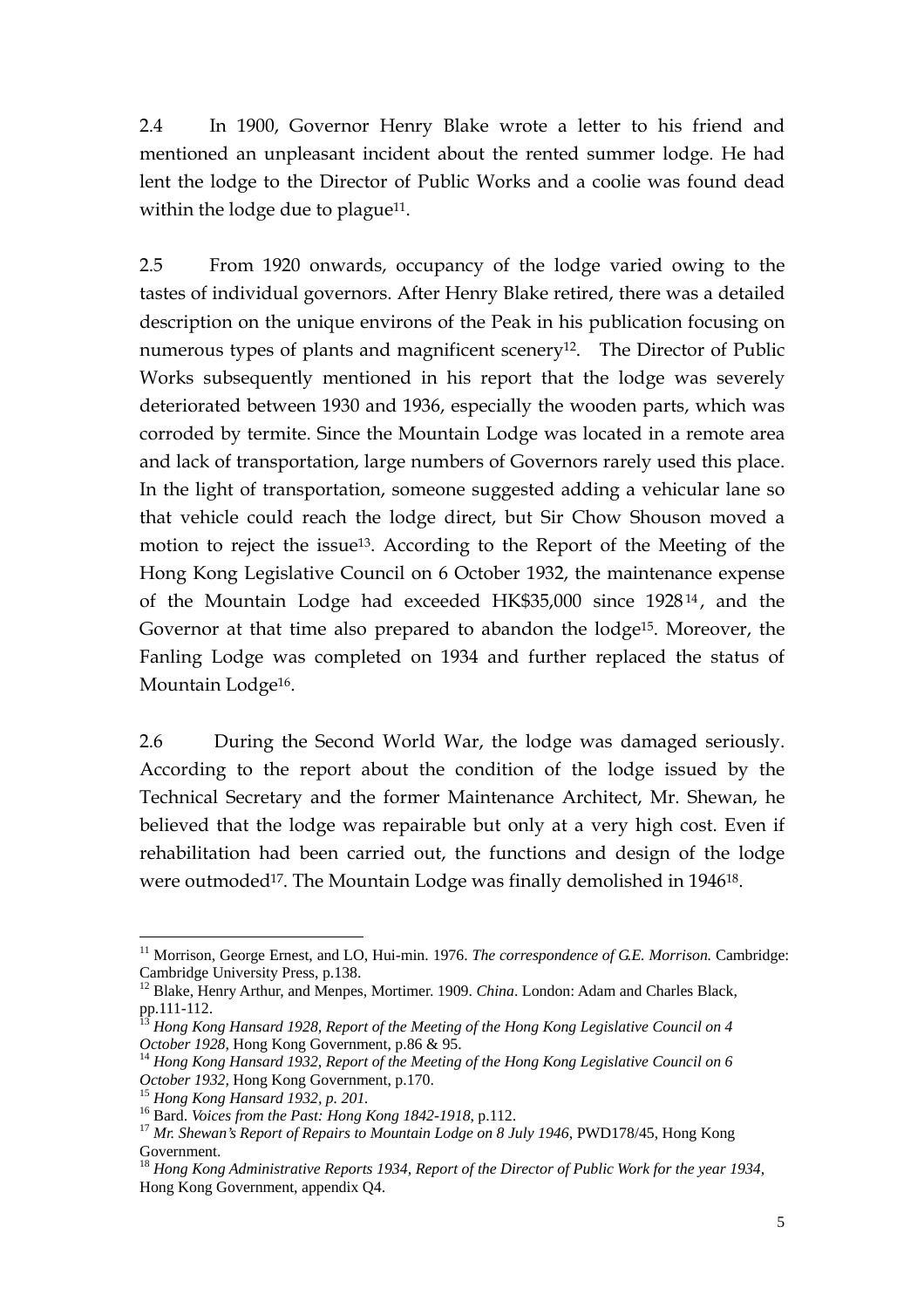2.7 In 1969, the former Urban Council (UC) redeveloped the site as the Victoria Peak Garden<sup>19</sup> with public facilities including a newly built pavilion as well as its lighting and drainage system, a car parking lot in front of the pavilion, a kiosk and a public toilet at the west of the pavilion (Annex C: Fig 10-12). In 1979, a pair of stone lions donated by a businessman, Mr. Chau Yau, was located at the northern entrance of the pavilion. Another pair of stone lions donated by the Lion Club was placed at the southern entrance of the pavilion in 1990s in order to facilitate the project of Central Reclamation (Annex B: Plate 4-5).

2.8 In 1977, a boundary stone with the inscription of "GOVERNOR'S RESIDENCE" was discovered at Mount Austin Road by the AMO. The former UC decided to site the stone at the northeastern corner of the pavilion of the Victoria Peak Garden in 1978. Another boundary stone was discovered by the public at Harlech Road, which was then relocated next to the entrance of the Government House at Upper Albert Road. The existing Gate Lodge of the site was declared as a monument in 1995 under the Antiquities and Monuments Ordinance.

## **3. Historical Plans and Photographs of Former Mountain Lodge**

3.1 Layout plan of the FML in 1903 (Plan in 1903).

3.1.1 The plan in 1903 was designed by the Palmer and Turner with scale 1:120 (Annex C: Fig 1). According to the plan, the lodge was a two-storey building.

3.1.2 Rooms and layout of the ground floor (Annex A: Fig 23)

(a) Exterior wall was about 22m wide (north to south) and 42m long (east to west). There were 5 entrances of the building. 2 entrances were located at the north (one of them was not existed anymore) and the rest were located at the west, southwest and south respectively.

(b) There were 4 corner towers at the eastern part of the lodge.

(c) Ground floor was mainly used for working, meeting and

 $\overline{a}$ <sup>19</sup> *Wa Kiu Yat Po*, 18<sup>th</sup> May, 1969.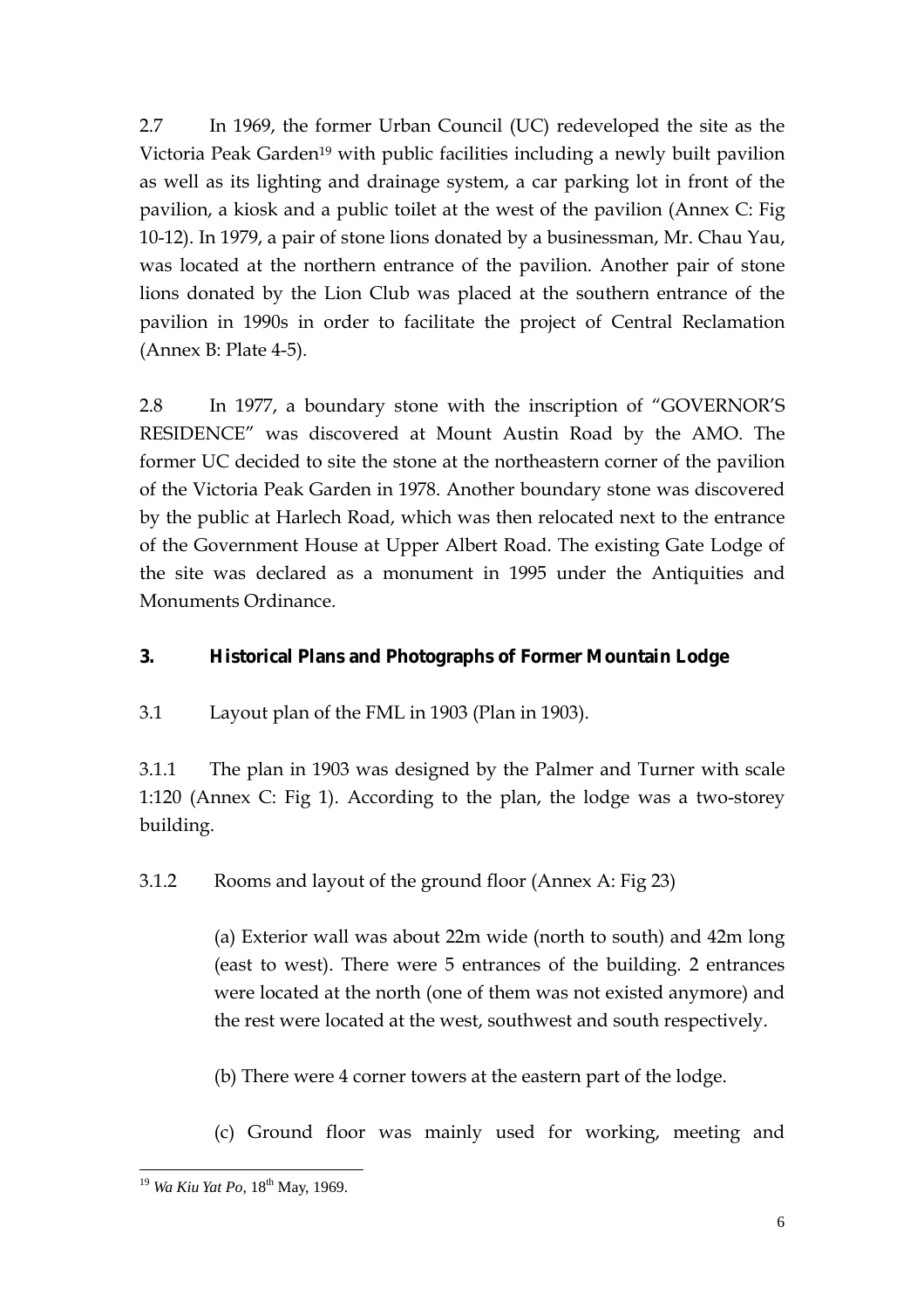entertainment including hall, drawing room, boudoir, dining room, billiard, waiting room, office, secretary's office, man servant room, kitchen, drying room, store, bath and lavatory.

- 3.1.3 Rooms and layout of the upper floor
	- (a) Upper floor was mainly for living purpose. There were verandah, corridor, bedroom, drying room, school room and maids' room.
- 3.2 Historical pictures showing the interior of the lodge
- 3.2.1 Dining room. RID.No.PH002970. Title: May Family at breakfast at Former Mountain Lodge, 3 January 1917. Background of this picture was the dinning room at the ground floor (Annex D: 13).
- 3.2.2 Verandah. RID.No.PH002969. Title: Lieutenant F.J. Kinchin Smith Aide De Camp, on the verandah of Former Mountain Lodge, 1916. Background of this picture was the verandah at the southern entrance of the lodge (Annex D: 14).

RID .No.PH002804. Title: Lady May on the verandah of Former Mountain Lodge, September 1915. Background of this picture was the verandah at the southern entrance of the lodge (Annex D: 15).

3.2.3 Drawing Room. RID.No.PH002968. Title: Dione May and Lady May in the drawing room at Former Mountain Lodge, 1916. Background of the picture was drawing room (Annex D: 16).

> RID.No.PH002768. Title: May sisters (Sir Henry May's daughters) in the drawing room of Former Mountain Lodge, 1915. Background was drawing room (Annex D: 17).

- 3.2.4 Hall. RID.No.PH002838. Title: Christmas tree at Former Mountain Lodge, December 1915. Background of this picture was the hall at the lodge (Annex D: 11).
- 3.2.5 Main Entrance. RID.No.PH002805. Title: May Sisters and Sui-e on the terrace of Former Mountain Lodge, 1915. Background of the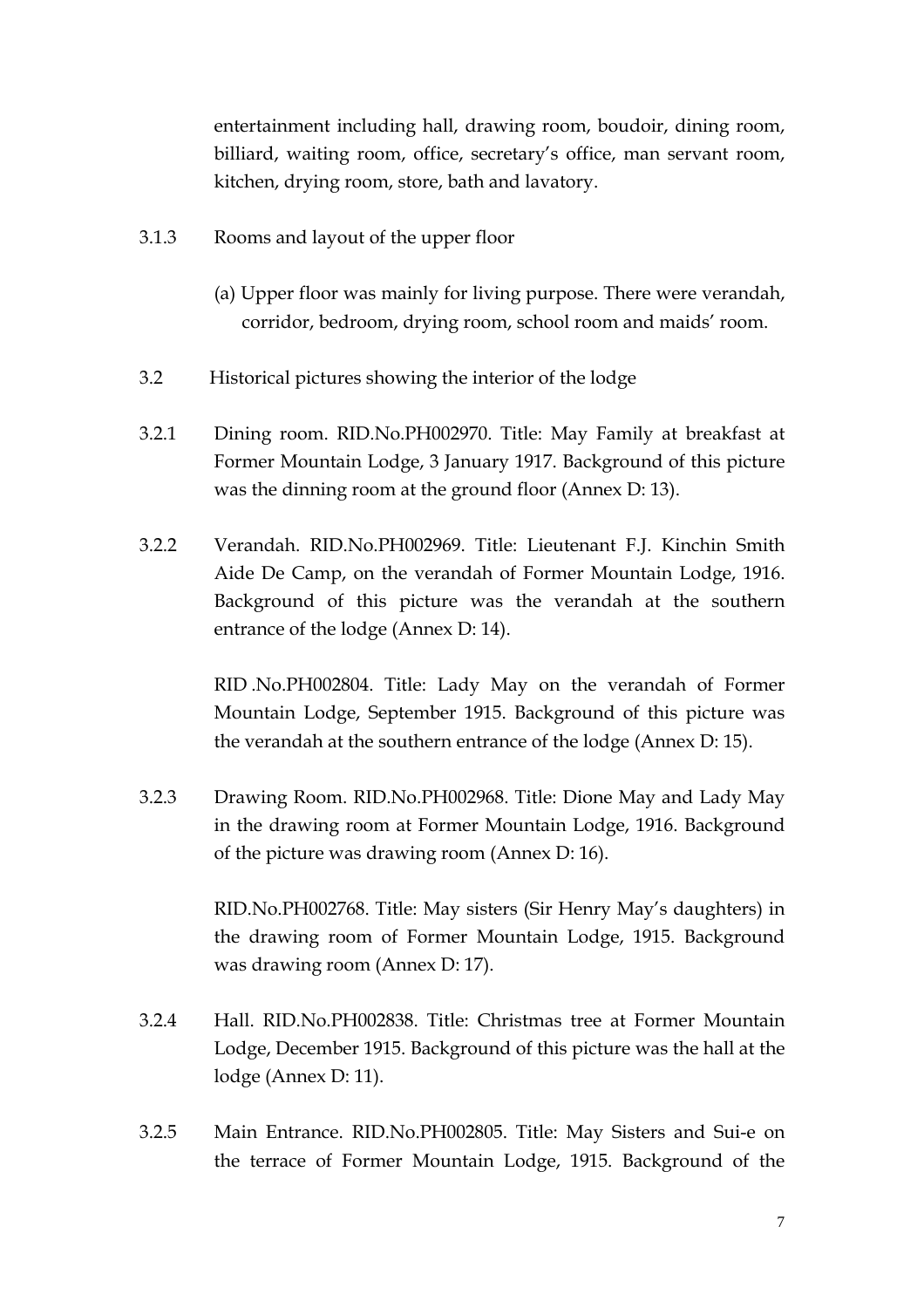picture was the main entrance (Annex D: 18).

3.2.6 South Entrance. RID.No.PH002803. Title: Lady May on the terrace of Former Mountain Lodge, September 1915. Background was the south entrance (Annex D: 19).

> RID.No.PH002837. Title: May Sisters with Mr. F. Kinchin Smith and Mr. Ponsonby Fane (Private Secretary to the Governor) at Former Mountain Lodge, 1915. Background was the south entrance (Annex D: 20).

3.2.7 Garden at the north. RID.No.PH002809. Title: Lady May in the garden at Former Mountain Lodge, October 1915. Background was the northern exterior wall at the lodge (Annex D: 21).

## **4. Excavation at Area A**

Archaeological excavation of the FML in 2007 and 2008 could be divided into two parts, namely the servant quarters in Area A and the main building of the lodge in Area B (Annex A: Fig.1).

## 4.1 Test trenches in Area A

4.1.1 Area A was subdivided into Areas AI and AII. Area AI was located at the western garden of the former Wireless Station constructed in 1960s, with 30m long (east to west) and 10m wide (north to south). Area AII was located at the eastern courtyard of the former Wireless Station which was in irregular shape with concrete surface. The maximum length and width of the courtyard was around 20m and 12m respectively.

4.1.2 3 test trenches, namely TA, TB and TC were opened in Area AI in 2007 (Annex A: Fig 4). TA was located at the western edge with 6m long (north to south) and 2m wide (east to west). Features unearthed including partial brick foundation of F1a and rainwater drain D1. TB was 7m east to TA with 2m long (north to south) and 1m wide (east to west). Partial brick foundation of F1a and rainwater drain D1 was also unearthed from TB. TC was 7m east to TB. TC was in L-shape and the excavated area was around 7m2, in which partial brick foundation of F2, rainwater drains D1 and D2 were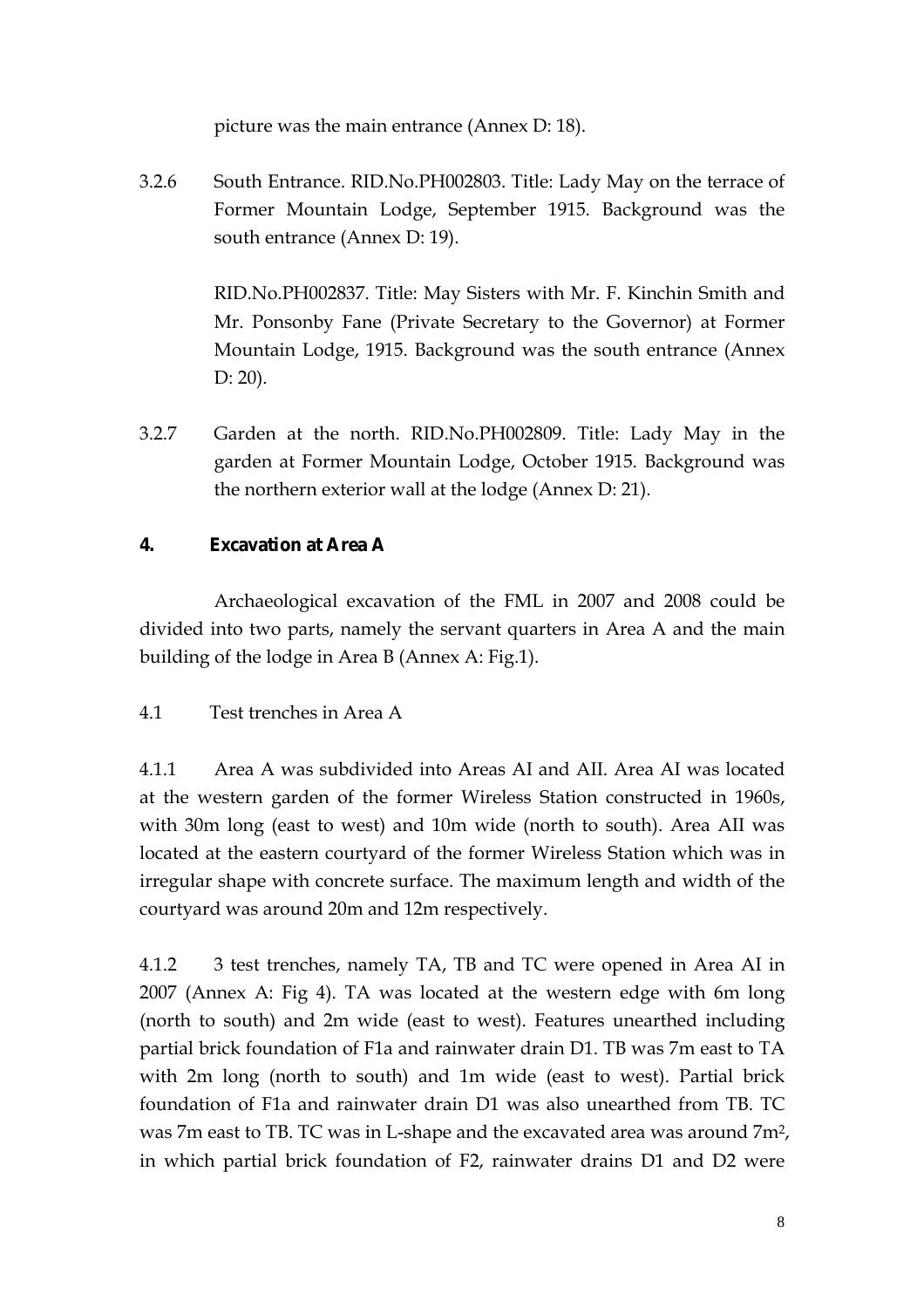found.

4.1.3 5 test trenches were excavated in 2008, namely TD, TE, TF, TG and TH. TD to TG was located at Area AI and TH was located at Area AII (Annex A: Fig 4 and 13).

4.1.4 TD, TE, TF and TG in Area AI were interconnected with each other. TD was at the western edge, TE was at the eastern edge, TG was at south and TF was at north, which covered the 3 test trenches excavated in 2007. Area AI was almost exposed completely except the area where trees were planted and excavation could not be conducted. Features were unearthed beneath the loose blackish brown soil layer within these 4 test trenches, including brick foundation F1 containing rooms F1a and F1b, a rainwater drain D1 laid outside the west and north foundations of F1 (Annex A: Fig.4 and Annex B: Plate 7 and 8), another brick foundation F2 which was connected with F1, rainwater drain D5 outside the east wall of F2, and rainwater drains D2, D3 and D4 which were cut by F2 (Annex B: Plate 9-11).

4.15 Test trench TH was located at Area AII in pentagon shape and its area was around 68.5m2 (Annex A: Fig.14 and Annex B: Plate 12). Two groups of foundations were identified under stratum 2 of yellowish brown soil. One was F3, including 3 rooms with clayey foundations, namely F3a, F3b and F3c. A ceramic pipe was also identified at its south wall. The other group of foundations was F4, including 2 rooms with cement foundations, namely F4a and F4b respectively (Annex B: Plate 13).

4.2 Stratigraphy of Area A

4.2.1 Area A comprised of Areas AI and AII, the stratigraphy of these 2 areas would be described separately (Annex E: Table 1).

> (i) Stratigraphy of AI: All test trenches in Area AI was same as follows:

> Stratum 1: CAI01 – loose grayish brown topsoil with plantation. Its southern area was destroyed by pathway, c. 5-10cm thick.

> Stratum 2: CAI02 – loose blackish brown soil with lots of waste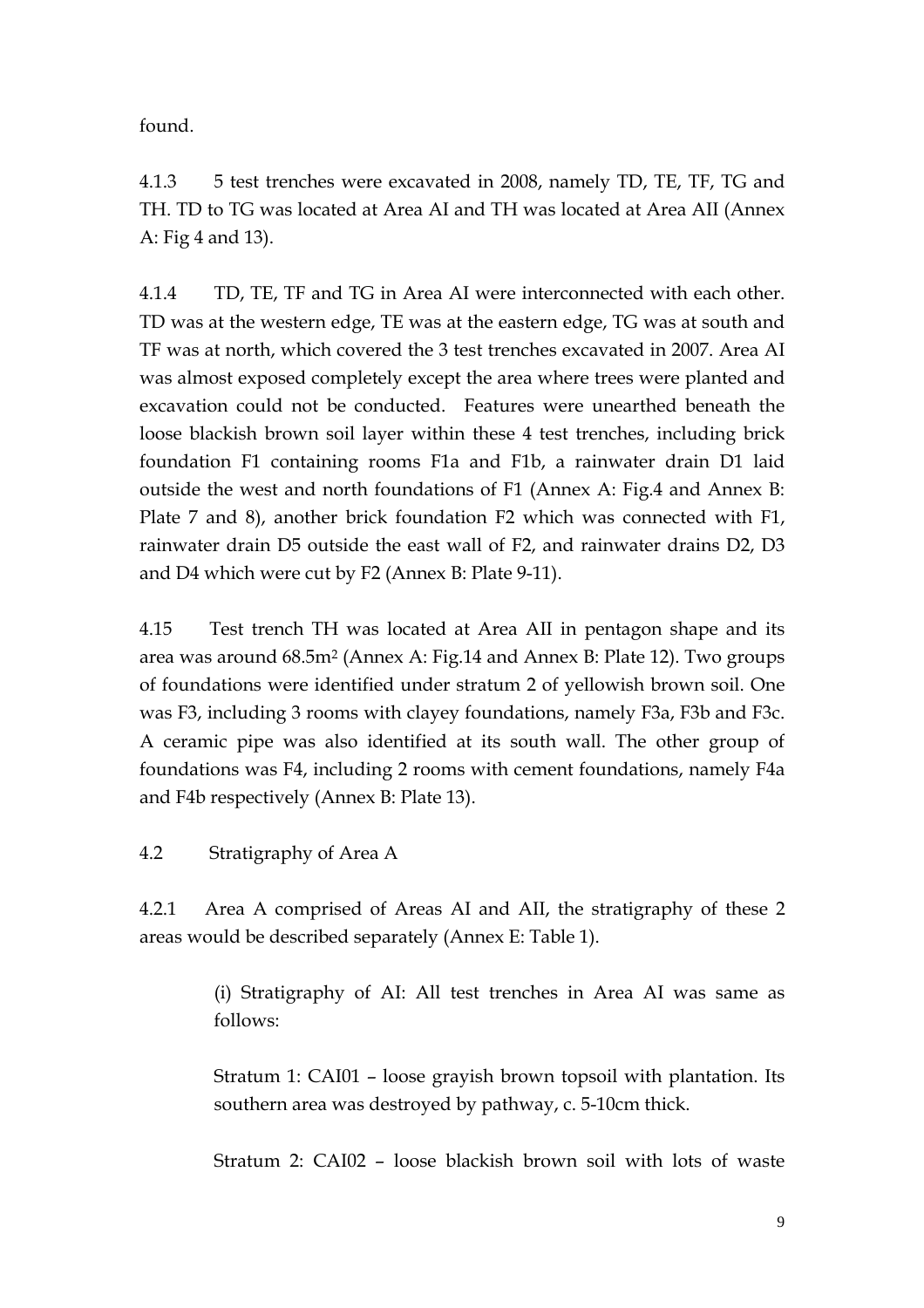building materials such as bricks, iron nails and concrete debris, c. 5-15cm thick. Foundations F1, F2 and rainwater drainage were unearthed under this stratum.

Stratum 3: CAI03 – weathered sterile layer of yellow soil. Foundations F1, F2 and rainwater drainage were on top of this stratum.

(ii) Stratigraphy of AII: Area AII consisted of test trench TH only and the stratigraphy was as follows:

Stratum 1: CAII01 – cement surface distributed in the courtyard of the former Wireless Station, c. 10-20cm thick. Under this stratum, a pit for cement mixing, lime pit and sand pit were identified. These pits should be constructed in 1960s which was similar to the former Wireless Station.

Stratum 2: CAII02 – yellowish brown soil contained brick and waste building materials, c. 10-15cm thick. F3, F4, ceramic pipe and manhole were identified under this stratum.

Stratum 3: CAII03 – weathered sterile layer of yellow soil. F3 and F4 were on top of this stratum.

- 4.3 Features identified in Area A
- 4.3.1 Features in Area AI

(i) Two groups of brick foundations, namely F1 and F2 were identified in Area AI.

(a) F1 containing two rooms (F1a and F1b) was located among test trenches TD, TF and TG sharing the same partition wall (Annex A: Fig. 8 and 9). F1a was located at west in rectangular shape. The interior length (measured from the bottom tier of bricks) was 8.75m (east to west) and the width was 3.3m (north to south). The thickness was about 60cm with 4 tiers of bricks. The brick foundations were pointed with red clayey soil (Annex B: plate 7 and 8). F1b was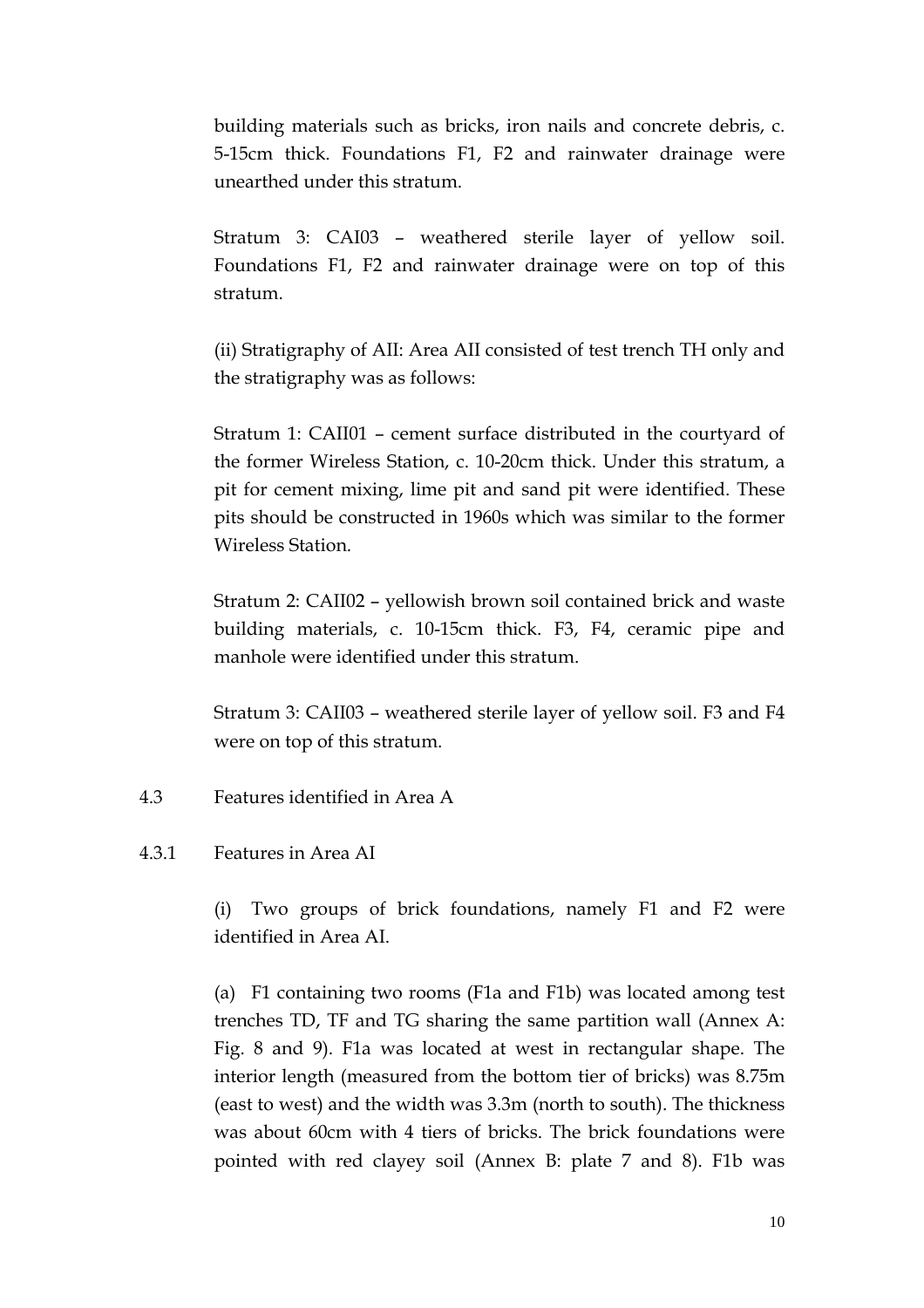situated east to F1a in square shape. The interior length was 3.3m (north to south) and the width was 2.75m (east to west). The west foundation of F1b was the east foundation of F1a. The east foundation of F1b was almost destroyed by tree roots (Annex B: Plate 10).

(b) F2 was located in test trenches TE (Annex A: Fig.5), TF (Annex A: Fig.5) and TG (Annex A: Fig.7), which was east of F1. West foundation of F2 was the east foundation of F1b. F2 was an irregular quadrangle and connected with the south and north foundations of F1. Measured from the interior, the length of the north foundation was 4.17m, east foundation was 3.8m and both south and west foundations were 3.3m. 4 tiers of bricks pointed with mortar, c. 25cm thick were on top of F2 cement base (Annex A: Fig. 10 and Annex B: Plate 9).

(ii) Rainwater drainage

(a) D1 was laid outside the west and north foundations of F1 and passed along east to the exterior of the north foundation of F2. D1 was 29m long, 20-40cm deep and 20-34cm wide. D1 broke D2 and D3 and its eastern portion was connected with D5. Its southern edge was destroyed by the pathway (Annex A: Fig 11a, b and Annex B: Plate 7 and 8:2-3).

(b) D2 was located outside the north foundation of F2 and was cut by F2 and D1. Its remaining portion was 1.35m long and 20cm deep (Annex A: Fig. 11c and d).

(c) D3 was found at the northern and southern ends of the east foundation of F1b. It was cut by F2 and its central portion was destroyed by tree roots. D3 was 3.45m long (north to south) and 10cm deep. It was believed that D3 was rainwater drainage situated outside the east wall of F1 and abandoned after the completion of F2 (Annex A: Fig. 12a and b).

(d) D4 was located outside the southeast corner of the foundation of F2. Its eastern and western edges were cut by D5 and the east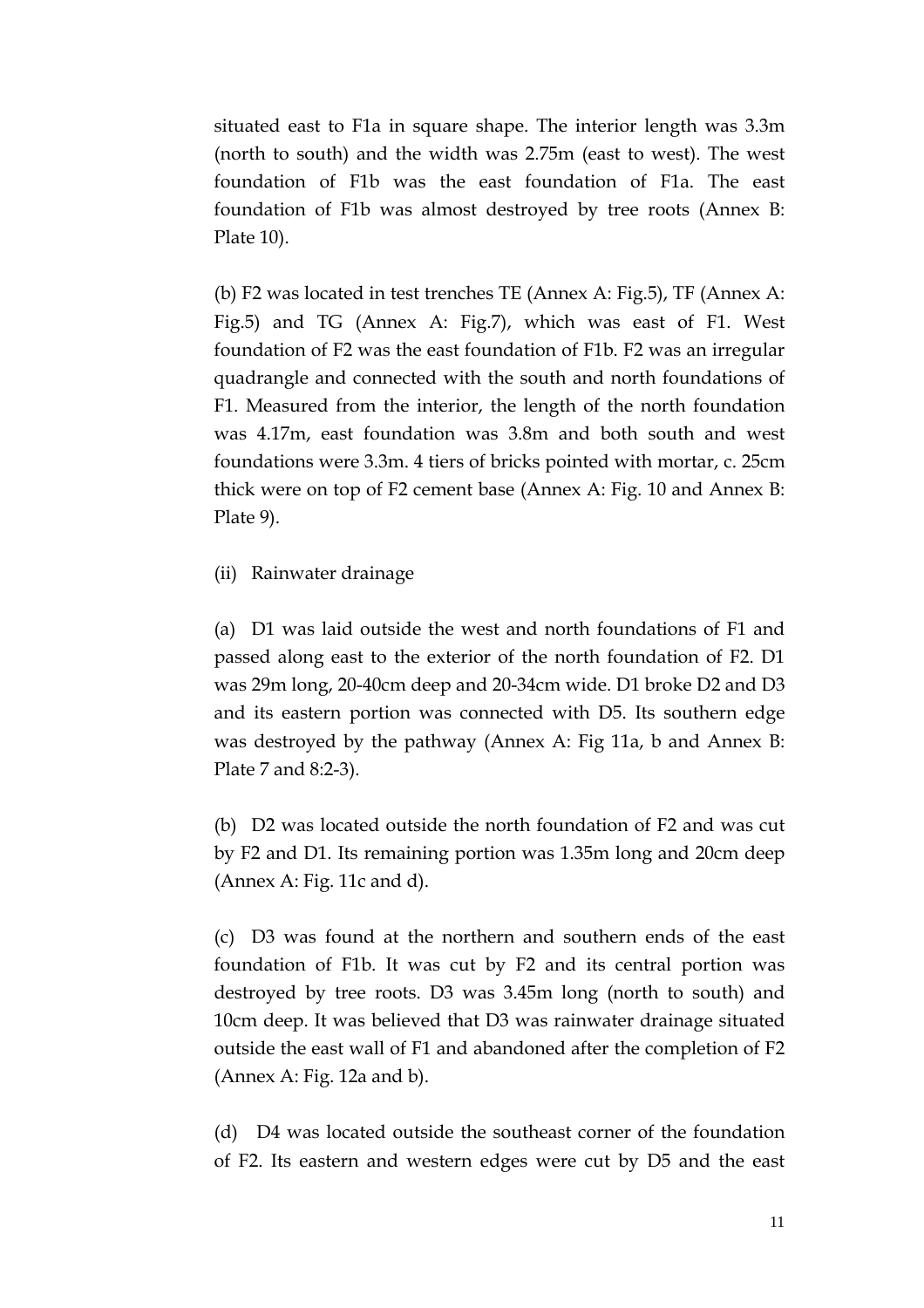foundation of F2 respectively. The remaining portion was 60cm long and 15cm deep (Annex A: Fig. 12c and d).

(e) D5 was located outside the east wall of F2. Its northern section was connected with D1 and the southern portion cut D4. D5 was made of cement and brick and its length was 4m (part of it was not excavated) (Annex A: Fig. 12e and f).

(iii) Ceramic pipe

A ceramic pipe was unearthed at the eastern part of the south foundation of F1a. It extended into the foundation at north and underneath the pathway at south. The pipe was 15cm in diameter and 77cm long. It was believed that the pipe was another drain for F1a (Annex A: Fig. 5b, 8e and Annex B: Plate 8:4).

(iv) Pathway

A pathway was located along the southern side of TD and TG (Annex A: Fig. 7) with 2m wide and 20m long. Its southeastern part was destroyed by the former Wireless Station. The pathway was made up of cement, asphalt and cobbles. According to the map of the Peak in 1903, there was a pathway linked up the Mountain Lodge and servant quarters, which was identical to the above pathway in terms of location but had been modified.

The northern edge of the pathway was on top of the south brick foundations of F1 and F2. A number of cement bases were placed along the pathway. There were 18 cement bases at its northern edge with 0.7-1m interval. Another 6 cement bases were placed along its southern edge at the distance of 3m each. Most of these cement bases were in square shape and 20-40cm long (Annex A: Fig. 4 and Annex B: Plate 7). Due to insufficient data, it was difficult to confirm the purpose of these cement bases. They might be used as supporting the cover on top of the pathway.

4.3.2 Features of Area AII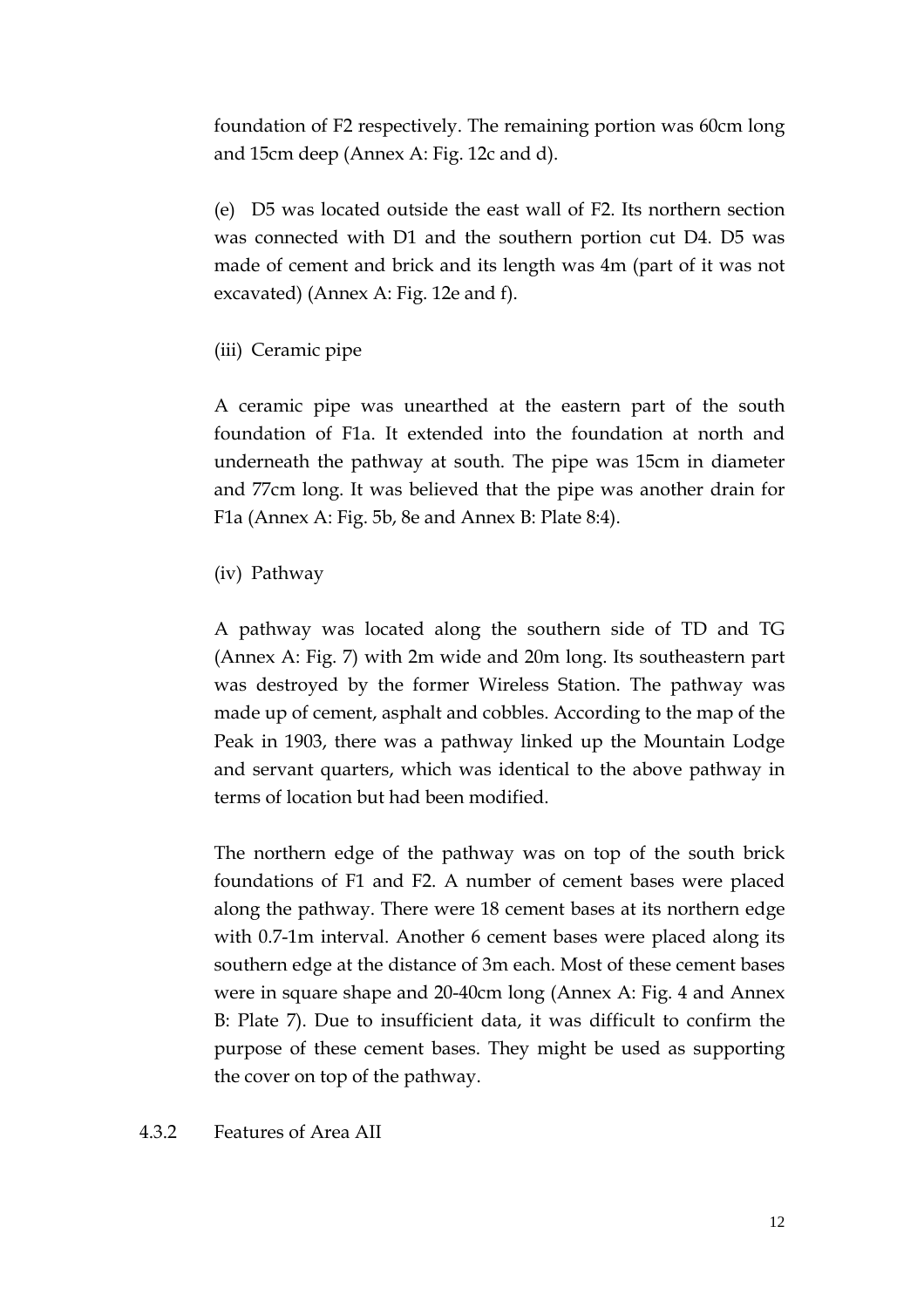#### (i) Architectural features in Area AII

Features of AII were identified within test trench TH. These features were the foundations of two houses, namely F3 and F4, under the yellowish brown soil aligned from northeast to southwest. F3 was in the middle of the test trench and extended to east under the modern building, whereas F4 was at the south of the test trench, and its eastern and southern portions were also extended under the modern building.

(a) F3 comprised of F3a, F3b and F3c and they were connected with each other by using the same clayey foundation. Only few brick debris and clayey foundations were identified in this structure. The clayey soil was mixed within the sterile ditch (Annex A: Fig. 13 and Annex B: Plate 12).

F3a was situated at the eastern edge and its eastern part was underneath the modern structure. The interior width (south to north) was 2.7m and the visible length was 2.9m (east to west). The width of both north and south foundations was 65cm and the west foundation was 55cm wide. The depth of all foundations of F3a was 25cm (Annex A: Fig. 15 and 16). F3b was located west of F3a in square shape. The interior length was 2m. The width of the north and south foundations was 65cm. The width of east and west foundations was 55cm. The depth of all foundations of F3b was 25cm (Annex A: Fig. 15 and 16). F3c was located west of F3b in rectangular shape. The interior measured 2m long (south to north) and 60cm wide (east to west). The south, west and north foundations were 65cm wide while the width of the east foundation was 55cm. The depth of all foundations of F3c was 25cm (Annex A: Fig. 17).

(b) F4 was located at the south of test trench TH. Most of it was beneath the modern building at south except the north foundation. The foundation was constructed with mortar and bricks. The bricks were firm and in reddish brown colour. F4 also comprised of two rooms, namely F4a and F4b (Annex A: Fig. 17 and Annex B: Plate 12).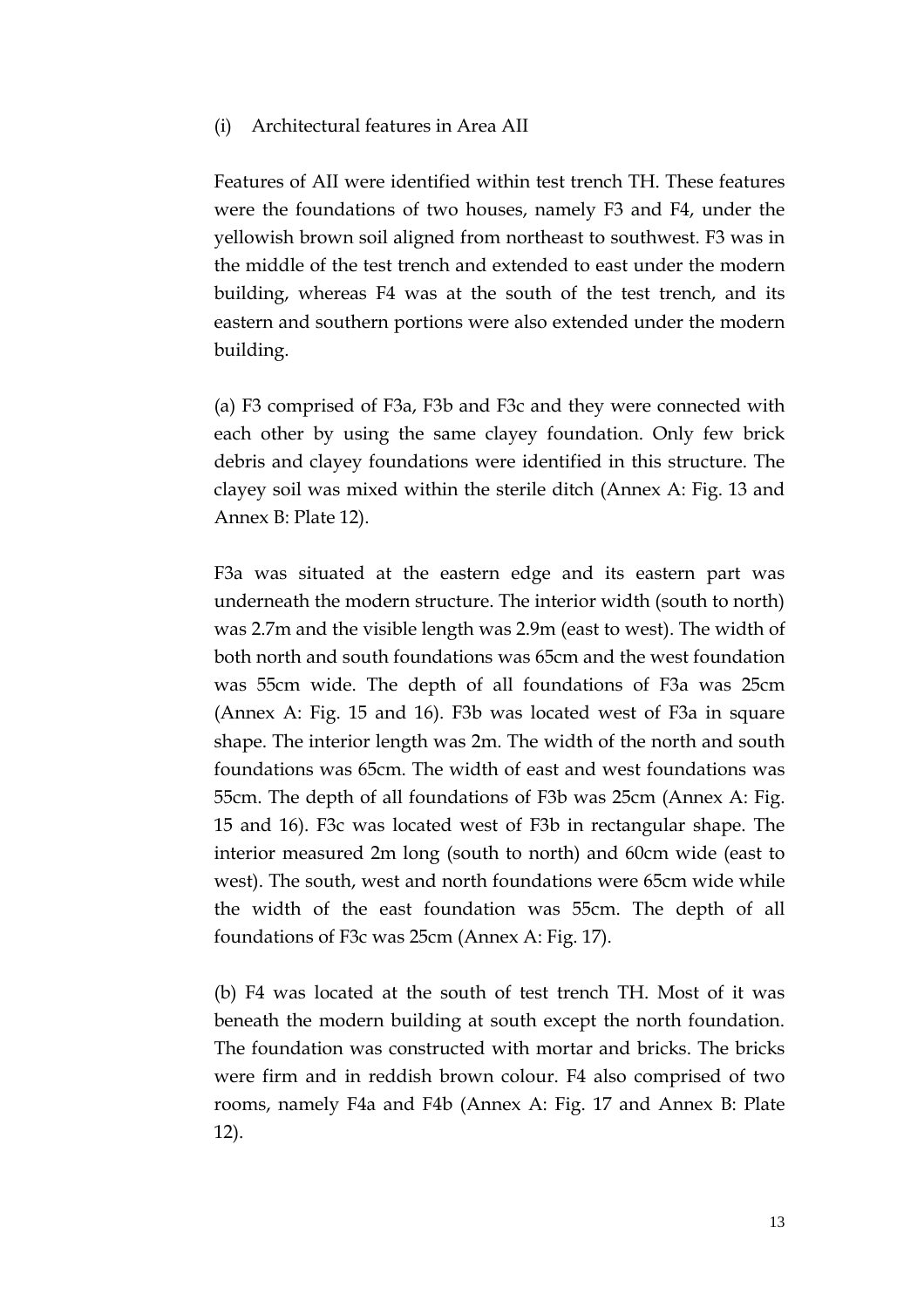F4a was located at east. Its north foundation was 55cm wide and 25cm deep. Its interior was 2.43m long (east to west) and 1.15m wide (north to south) (Annex A: Fig. 17). F4b was located at west. Its foundation was 15cm lower and 20cm shorter than F4a measured from south. The north foundation was 65-70cm wide and 25cm deep. The interior was 2.74m long (east to west) and 95cm wide (north to south). A gap with 70cm wide was found on the north foundation (Annex A: Fig. 17 and Annex B: Plate 12: 3 and 4).

## (ii) Ceramic pipe

A gray ceramic pipe with 9 sections in L shape was identified between the south foundation of F3b and F3c. The pipe was extended west through a manhole and under the south profile of TH. The entire length of the pipe was 5m. Except the section near the foundation in F3 appeared in U shape, the rest of the pipe (8 sections) were cylindrical. The length measured 20 to 69cm and 16cm in diameter (Annex A: Fig. 18 and Annex B: Plate 13:5).

## (iii) Iron pipe at the north foundation in F3

A rusted iron pipe was located outside the north foundation of F3. The elevation of the pipe, which was beneath the cement surface, was a little bit higher than the foundation with same alignment of the north foundation of F3. The eastern and western edges of the pipe were extended into the north and west profiles of the test trench. The length was 8m and 5cm in diameter. The period of this pipe and its relation to F3 could not be confirmed (Annex A: Fig. 13 and Annex B: Plate 12:1).

## (iv) Cement pit, lime pit and sand pit

The cement pit was located within F3b in square shape. The length of each side was 1.52m and 50-55cm deep. The pit cut the foundations of F3b. 4 stones were discovered at the corners of pit bottom. The pit bottom was formed by a 25cm thick cement base. Interior of the pit contained few lime and cement, which might relate to the process of mixing cement (Annex B: Plate 12:1).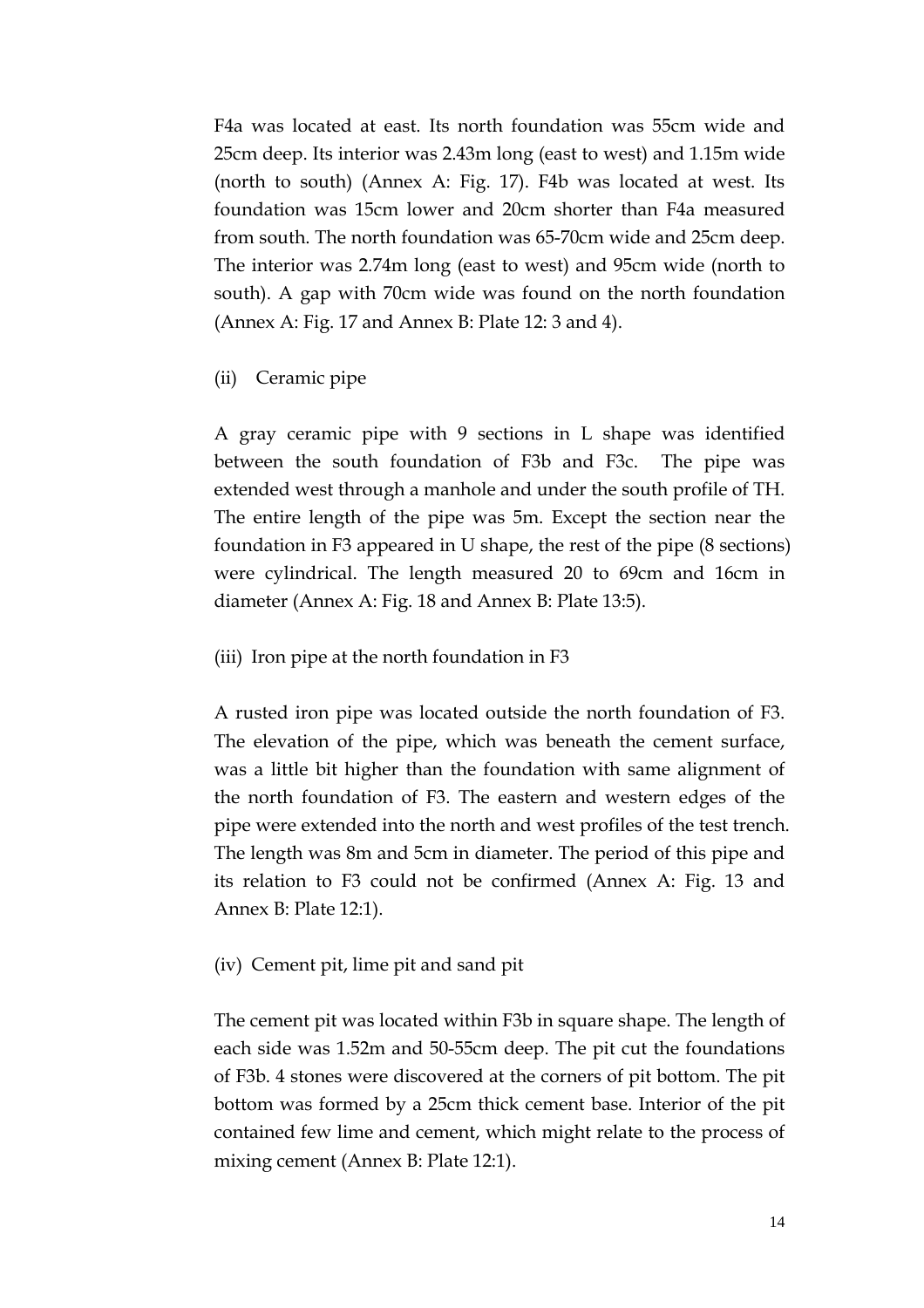The sand pit was located in the northern part of F3c in rectangular shape. The pit was 1m long, 60cm wide and 50cm deep. The pit was filled with sand, broken batteries and glasses as well as other modern materials (Annex B: Plate 12:1, 3 and 4).

There were two lime pits located near the west profile of TH with similar size. The pits were 40cm in diameter and 5-20cm deep. The lime pit was filled with white lime and their upper edges were damaged. It was believed that these pits were related to the construction of the two storey building (Annex A: Fig. 13, 15 and Annex B: Plate 13: 1-3).

## 4.3.3 Dating of features in Area A

According to the survey map of the Peak in 1903, a rectangular servant quarters was appeared at the location of F1. The dimensions of this rectangular feature were 10m long (east to west) and 3m wide (north to south) which was basically matched with F1. F1 was possibly the servant quarter indicated on the map.

The location of F2 was an open space in the 1938 map and the 1959 map showed a structure similar to F2 in view of size and direction. As no other maps could be referred, it was believed that F2 was constructed between 1938 and 1959.

According to the survey map of the Peak in 1903, a rectangular servant quarters was appeared in the location of F3. Its dimensions were 10m long, 3m and 2.5m wide from the east and west respectively. F3 was possibly the servant quarters indicated on the map. Moreover, the structure of F1 and F3 was similar to the brick foundation of the annex building in the former Kowloon British School, which also indicated that they were the structures from the same period (Annex B: Plate 59: 1-2).

Structure was appeared in the location of F4 from 4 survey maps about the Peak in 1903, 1920, 1938 and 1959. However, the structure was in rectangular shape in the maps of 1903 and 1920 while the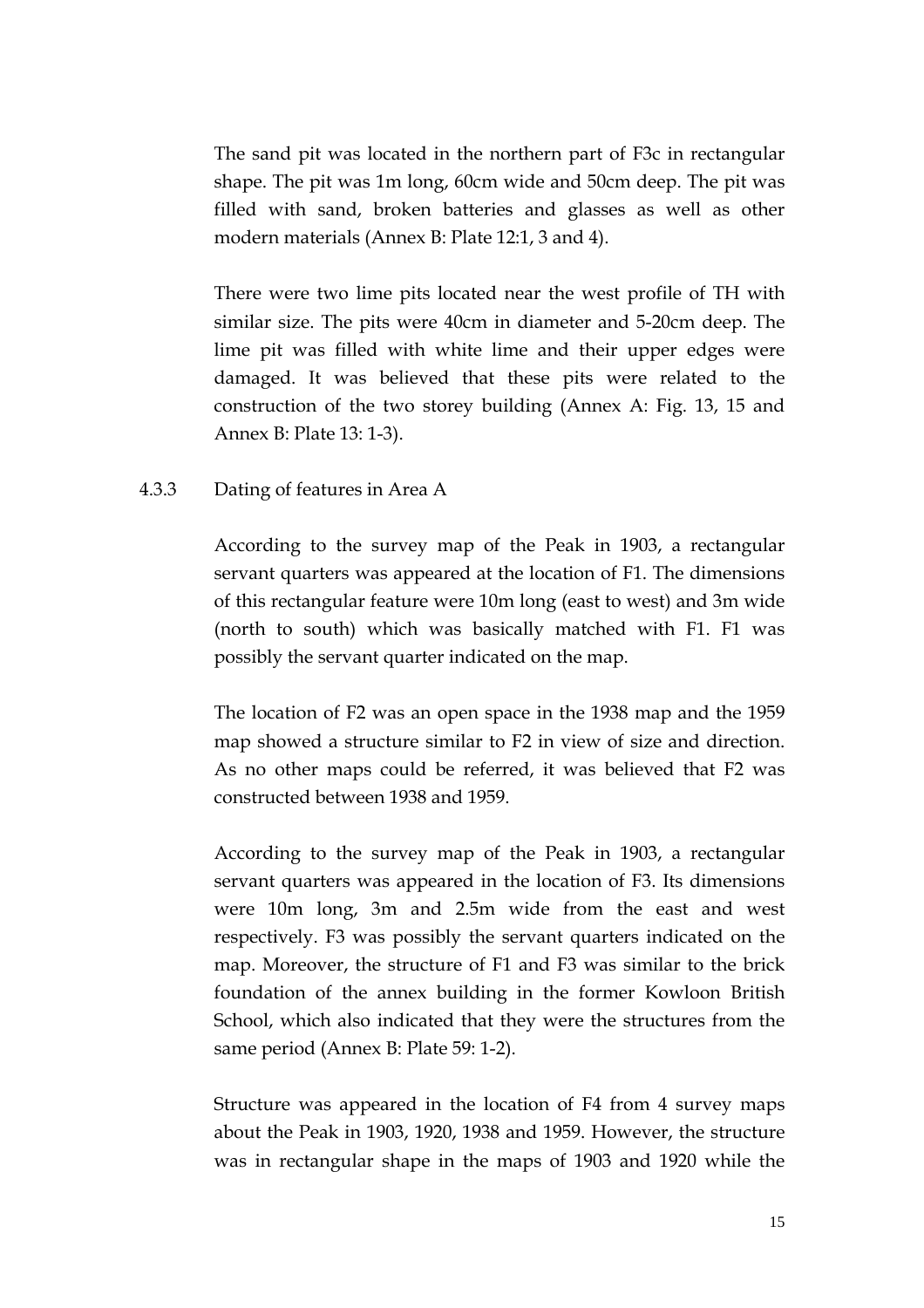structure was in square in the maps of 1938 and 1959. It was believed that the period of construction of F2 and F4 was close (Annex A: Fig. 2 and 3).

# **5. Excavation in Area B**

## 5.1 Test trenches in Area B

5.1.1 Area B was located at the Former Mountain Lodge and 14 test trenches were excavated in 2007 and 2008. The total excavated area was around 361m2, which was about 40% of the entire site with around 970m2. 9 test trenches (T1 to T9) were excavated in 2007, where mainly concentrated on the main entrance at the north. The remaining 5 test trenches (T10 – T14) scattered over the lodge were excavated in 2008 (Annex A: Fig.19).

5.1.2 Copious amount of features were yielded from the test trenches including the main entrance at the north, two side entrances (west and southwest), verandahs (north, east and south sides), pathway, brick and stone foundations, vents, pipes and rainwater drainage (Annex A: Fig 22).

5.1.3 For the sake of safety and the site constraints, east of the pavilion was not excavated. Similar situation also occurred in the south of the pavilion and only a small test trench was dug. Besides, portion with underground cables of the west was also not excavated. Last but not least, area between T1 and T11 was not excavated in order to preserve the mosaic excavated in 2007 within the porch area at the north (Annex B: Plate 2:1).

5.2 Stratigraphy of Area B

5.2.1 3 basic strata in test trenches of Area B as follows (Annex E: Table 2).

Stratum 1 (CB01): Gray concrete floor associated with the pavilion of Victoria Peak Garden constructed from 1968 to 1970.

 Stratum 2 (CB02): Collapsed deposits from the FML. All artefacts were retrieved from this stratum. Features including wall and ground foundations were identified under this stratum. Wall foundations were made up of stone and bricks. Ground foundations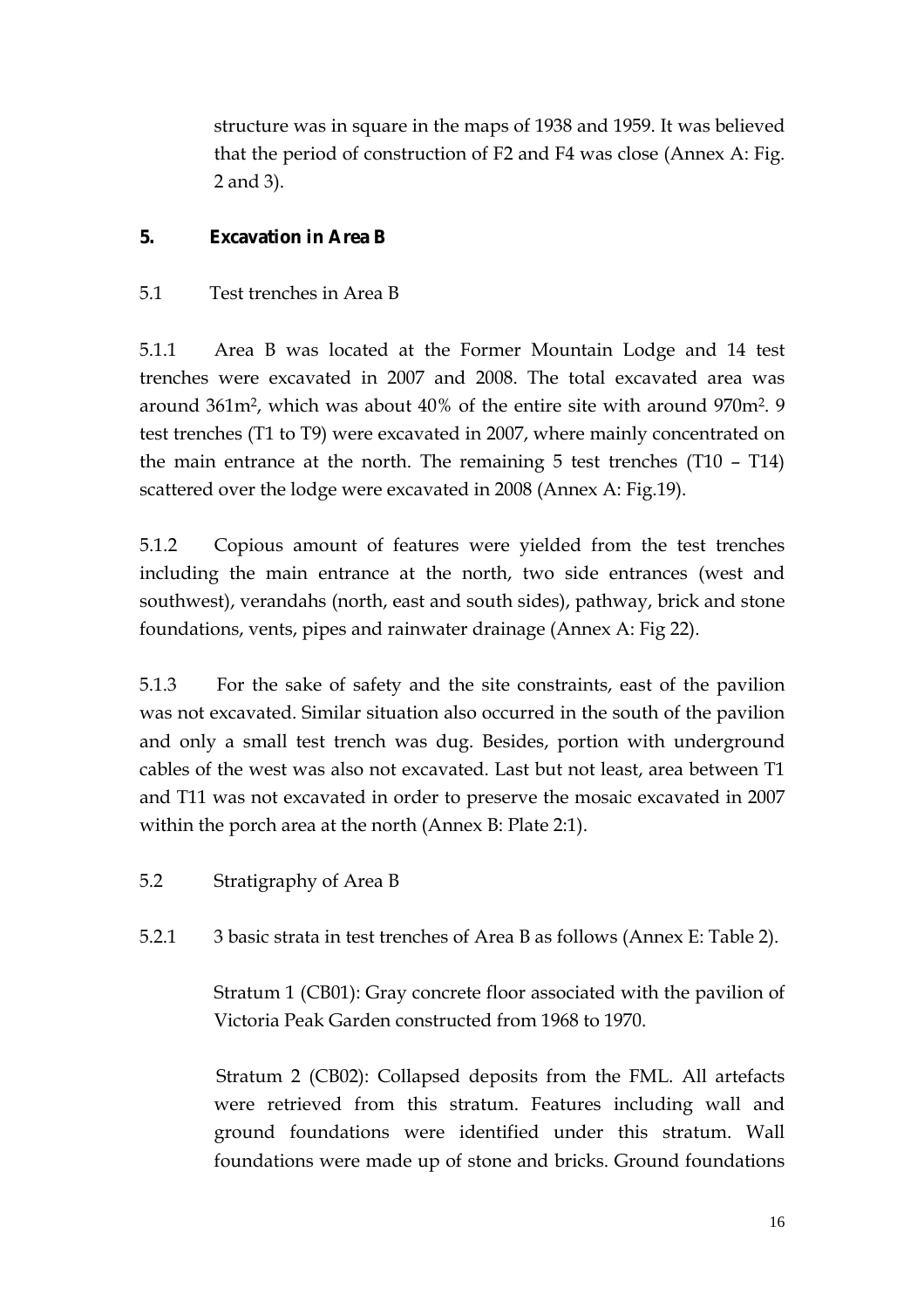were made up of loose yellowish white clayey sand and firm reddish brown clay.

Stratum 3 (CB03): Weathered sterile soil, both wall and ground foundations cut into this sterile layer.

5.2.2 In Area B, every test trenches consisted the above 3 strata. However, differentiation of building method caused various stratigraphic relationships in strata 2 and 3. Examples of T3, T4 and T12 were as below:

> (i) T3 was located at the Secretary's office excavated by the ArchSD in 2007 and measured 2.3m x 2.4m (Annex A: Fig. 20I)

> Stratum 1 (CB01): Same period of the pavilion with gray concrete floor, 10-15 cm thick.

> Stratum 2 (CB02): Consisted of cement, bricks and tiles, about 80cm thick. Below this stratum were ground and wall foundations made up of reddish brown clay.

> The sequence of constructing both ground and wall foundation was: a) dug a flat ditch around 20-25cm deep with a 10-15cm gap wider than the stone foundation; b) put in the stone wall foundation; c) used gravel and gunite to fill the ditch at both sides of stone wall foundation; d) put reddish brown clay around the stone wall foundation and on top of the ditch. The thickness was 10-20cm (Annex A: Fig. 20I).

Stratum 3 (CB03): Yellowish white weathered sterile soil.

The characteristic of T3 was that there was a gap (c.60-80 cm) between the ground foundation and the surface for ventilation. Ground foundations similar to T3 mainly located at the east of the lodge including verandah, waiting room, secretary's office and billiard. Man servant room and drying room in the west also had this kind of ground foundation.

(ii) T4 was located near the hall and staircase. This test trench was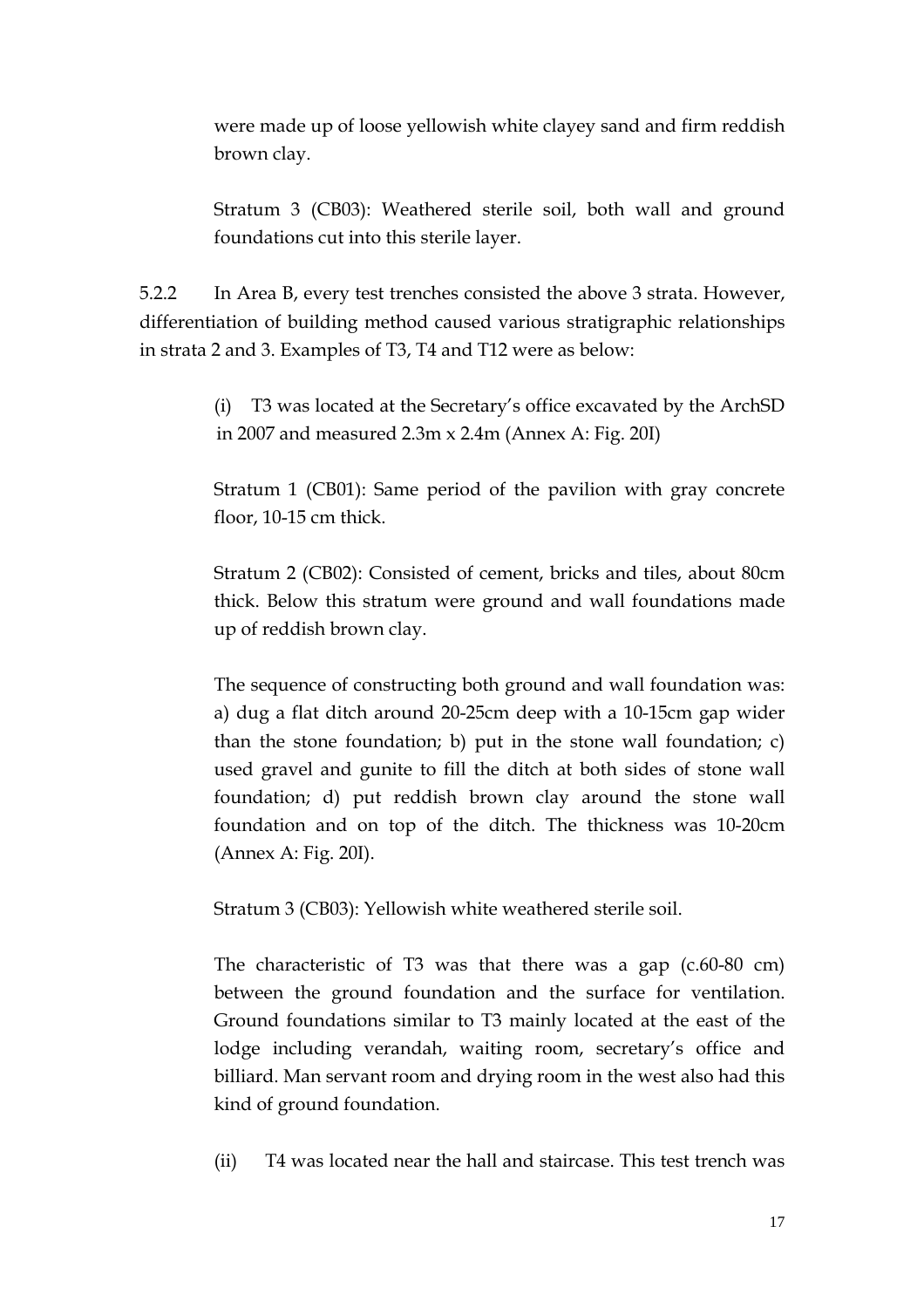excavated by the Arch SD in 2007 measured 3m x 5.6m (Annex A: Fig. 20II and Annex B: Plate 15 and 16).

Stratum 1 (CB01): Gray concrete floor from l970, c.10-15 cm thick. Concrete bases of the pavilion were found under this stratum.

Stratum 2 (CB02): Contained rubbles with 15-40 cm thick. Below this stratum were yellowish white and reddish brown ground foundations and stone wall foundations.

The sequence of the wall and ground foundations was: Steps a) to d) were similar to T3. Step e) overlaid yellowish white clayey sand on reddish brown ground foundation with 65cm thick (Annex A: Fig. 20II).

Stratum 3 (CB03): Weathered sterile soil, not excavated.

Strata in T3 and T4 were identical. The only difference was that there was a yellowish white clayey sand layer overlaid on top of the reddish brown ground foundation and thus filled up the gap which was empty in the original design. The vent in stone wall foundation of T4 was also filled. Similar wall foundations were scattered in the east of the lodge including drawing room, dining room, hall and boudoir.

(iii) T12 was located at the western pathway of the lodge. The trench was measured  $3.5m \times 13.5m$  and was excavated in 2008. Stratigraphy was as follows: (Annex A: Fig.21)

Stratum 1 (CB01): Gray concrete floor from l970, c.10-15 cm thick.

Stratum 2 (CB02): Contained rubbles with 5-15cm thick. Below this stratum were yellowish white and reddish brown ground foundations and stone blocks.

The sequence of constructing ground foundation and stone blocks was: a) dug several rectangular ditches with flat base, around 20cm deep with 10-15cm gaps wider than the stone block; d) filled the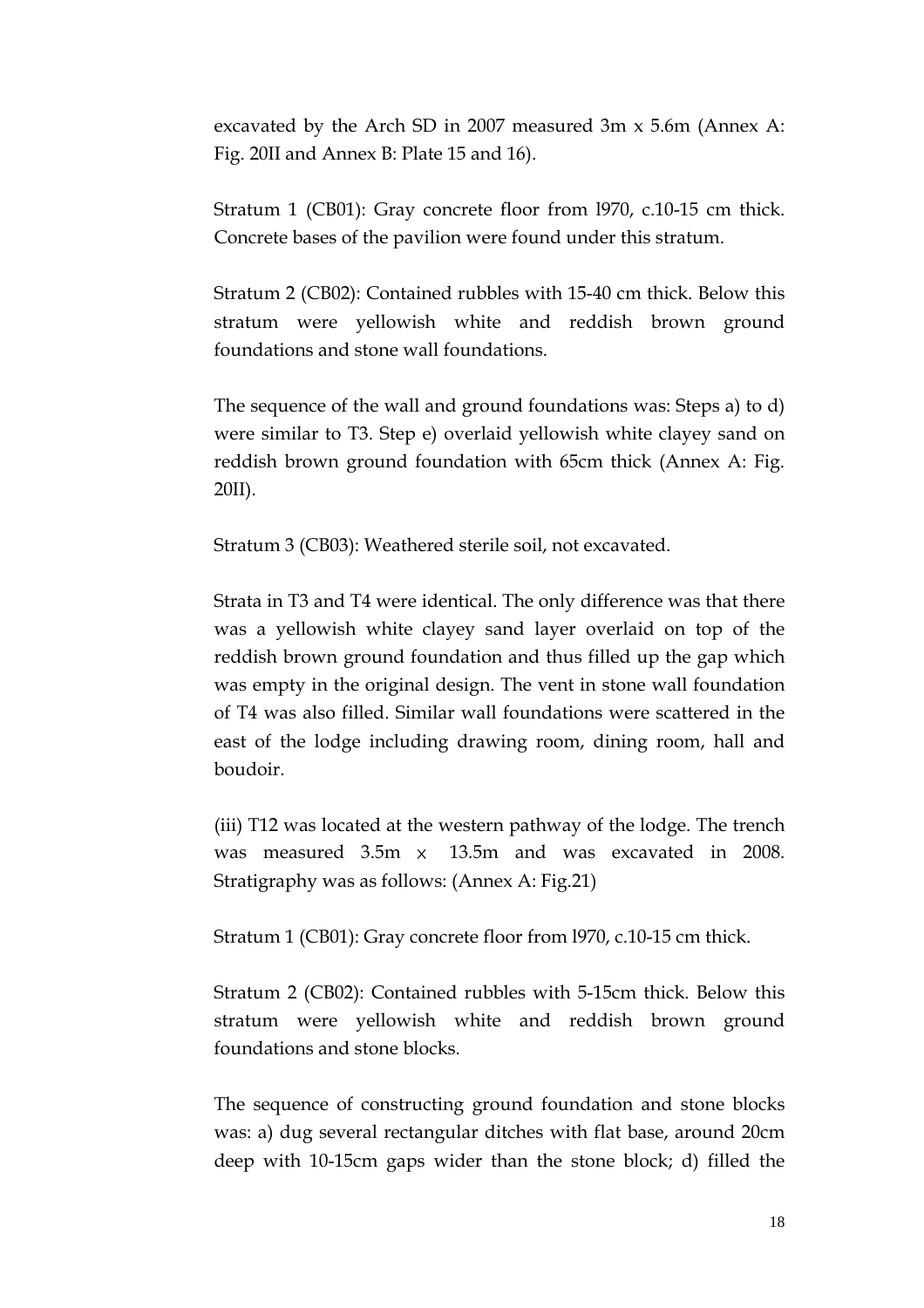ditches with reddish brown clay; b) put on the stone block; e) put yellowish white clayey sand around the stone block and on top of the reddish brown ground foundation (Annex A: Fig.21 and Annex B: Plate 39:3).

Stratum 3 (CB03): Yellowish white weathered sterile soil.

The south profile of T12 was unique as it was the only place that this kind of foundation was identified.

5.3 Features identified in Area B

Features mainly included exterior wall foundations, entrances, stone (brick) wall foundations, vents and traces of doors (windows).

5.3.1 Exterior wall foundations: Exterior wall foundations of the lodge were in rectangular shape (protruding parts from corner towers). The length was 26m (east), 34.3m (south), 30m (west) and 44.2m (north) with 134.5 m in total.

- (i) East, south and north wall foundations: Wall foundations were made up of greenish gray rocks. Dressed granite was found at the corner, upper and lower parts of the vents. The wall foundation was 60cm thick in general and 80cm thick at the corner towers (Annex A: Fig.27 -30 and Annex B: Plate 36:2 and 4).
- (ii)West wall foundation: West wall foundation was formed by two parts - southwest wall foundation and wall foundation at northwest pathway.

Southwest wall foundation: The foundation was made up of greenish gray rocks without vent. It was 11m long and 50cm high. Traces of rainwater pipe were identified at its exterior. A kiosk was constructed near the wall foundation in the 1970s (Annex A: Fig.31).

Wall foundation of the northwest pathway: The foundation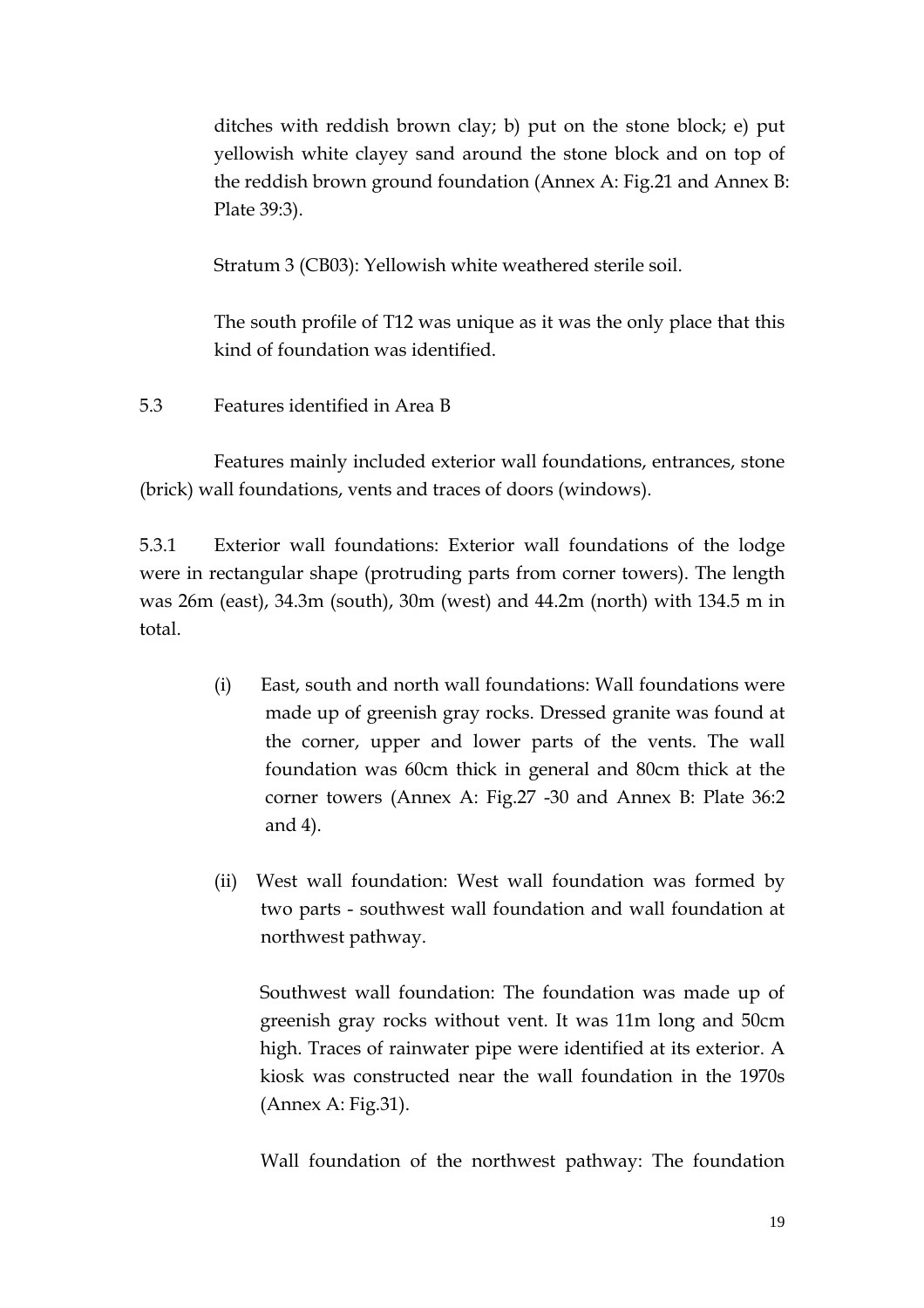comprised of 7 granite bases, 5 sets of granite stairways and 2 sets of granite wall foundations. It was in "L" shape and 19m in length. Only 13m of the foundation was excavated. 5 out of 7 granite blocks were in similar size. The size was 72-78cm long, 48cm wide and 64-67cm high. The remaining 2 granite blocks were in "L" shape with 48cm wide and 70cm high. Stone stairways and wall foundations were found in between the granite blocks. Each set of stairway was formed by 2 levels of granite slabs, and each slab was 1.8-2.4m long, 25cm wide and 10cm thick. Three holes were identified on the stairway at the north and south edges, which was supposed the locations of the entrance. Wall foundations were also formed by two granite slabs. Each granite slab was measured 2.5m long, 15cm wide and 25cm high. The wall foundations were arranged in vertical position with 50cm in height (Annex A: Fig. 31 and Annex B: Plate 38/39: 2 and 3).

5.3.2 Entrance: The main entrance at the north was situated on the exterior wall foundation of the FML. There were one entrance at the south and two small entrances at the west. The entrances at the north and west were measured and excavated. The entrance at south was not excavated due to safety reasons and site constraints (Annex A: Fig. 32).

> (i) Main entrance: Structural parts above the steps no longer existed. Remaining features included 4 "cross-shape" stone pillars, cement surface, granite steps, mosaic floor and door slots on the ground (Annex B: Plate 20).

(a) Stone pillar: 4 "Cross shape" pillars were made of greenish gray rocks (two of them were tessellated to the exterior wall foundation) which formed a rectangular space with 4.3m long (east to west) and 2.8m wide (north to south). Stairway was in between 2 pillars tessellated to exterior wall foundation. 2 pillars at the north had been modified and were connected with stone wall foundations. Traces of doorframe and iron nails, which belonged to a door installed in a later period, were discovered on 4 stone pillars (Annex B: Plate 20-22).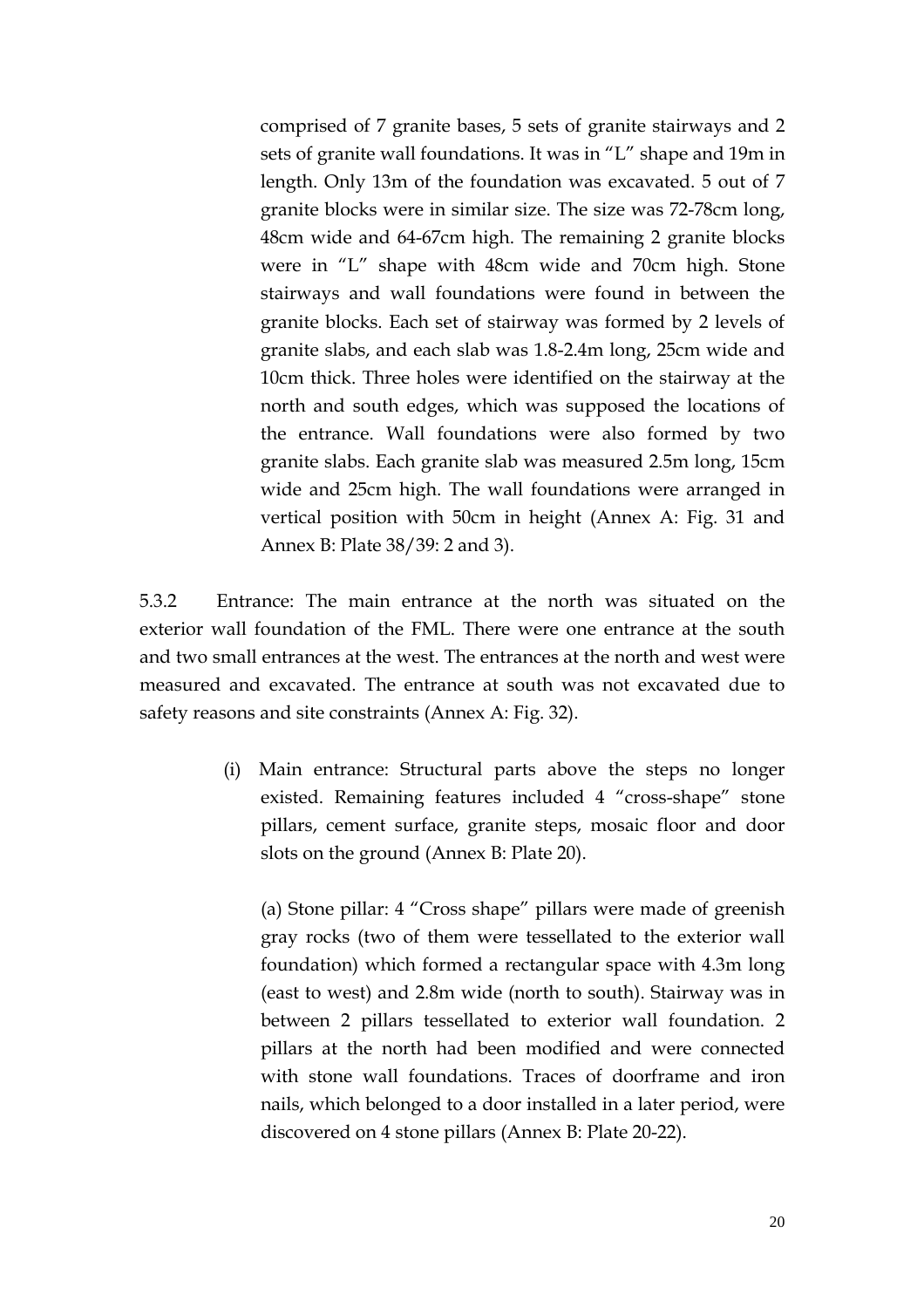(b) Cement surface: The surface was located in between the 4 stone pillars. This smooth cement surface was 4.3m long (east to west) and 2.8m wide (south to north). 2 circular holes made of iron, probably a door slot, were found on this surface in between the north and south stone pillars (Annex B: Plate 20).

 (c) Stairway: 6 granite steps were located between the 2 stone pillars at south. 4 upper steps were 4.3m long and the rest were 3.5m long. The inner depth and the height of the stairway were 2m and 80cm respectively. The highest tier of the stairway was found broken during the excavation (Annex B: Plate 20:2 and 21).

(d) Mosaic floor: A rectangular mosaic floor laid with geometric and encaustic tiles measured with 3.67m long and 1m wide was discovered in the porch area during the excavation (Annex A: Fig. 32, 32a and Annex B: Plate 23)

 (ii) Small entrances at west: 2 small entrances were identified at the exterior wall foundation of the west.

(a) At the south end of the west wall foundation, 3 holes were located on the upper part of the granite stairway. These holes, measured 2cm in diameter and 1.5–2cm deep, was possibly the location of door (Annex B: Plate 25: 1 and 3).

(b) Another 3 holes with same measurements from the above were identified on the upper granite step at the north end of the west wall foundation (Annex B: Plate 25: 2 and 4).

5.3.3 Verandah: The plan in 1903 indicated that a verandah was surrounded north, east and south sides of the lodge. The verandah was connected with the south and north entrances together with 4 corner towers. The total length of the verandah was 74m (measured from the midpoint of the verandah). Both north and south verandahs were 27m long and the east verandah was 20m in length. The verandah was 2.5m wide and its two ends were narrow with 1.6m wide.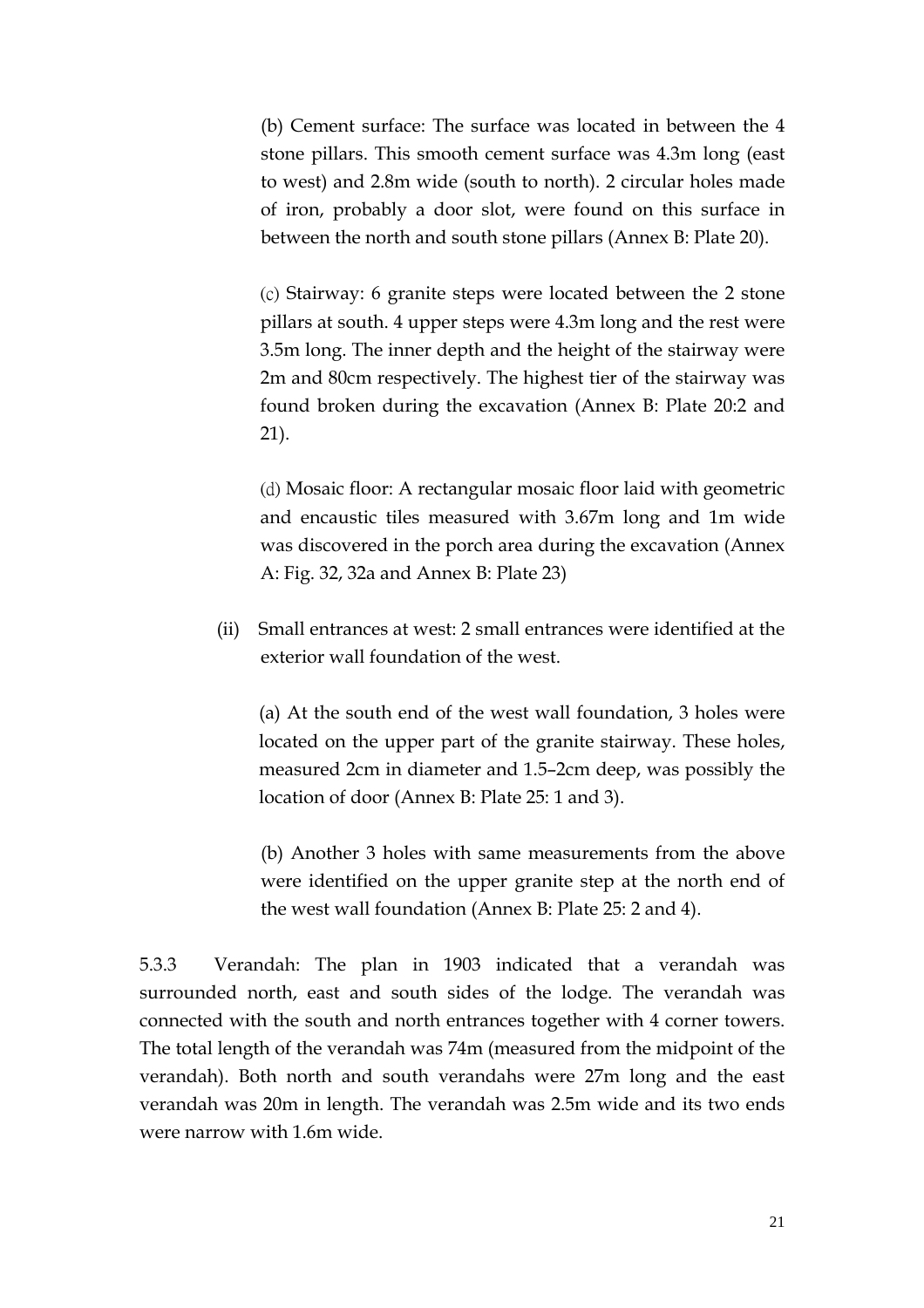5.3.4 Pathway: A "L" shape pathway was located next to the west wall foundation. The total length of the pathway was 19m (measured from the midpoint) and its width was 1.6m. The east to west section was 9.7m long and the north to south section was 9.3m long. (Annex B: Plate 38 and 39).

5.3.5 Wall foundations: Wall foundations were made of either stones or bricks (Annex E: Table 3 and Annex A: Fig.24).

> (i) Stone wall foundations: Stone wall foundations were formed by rectangular stone blocks. The length of the stone block was around 20-40cm and most of these wall foundations were 65-80cm thick. Foundations comprised of 2 to 4 tiers of stones, around 50-100cm high. Most of the stone blocks were greenish gray rocks. Granite was only used in the upper and lower parts of the vents and corners of the wall foundations.

17 stone wall foundations were identified in the excavation. 8 of them were aligning from east to west and 9 were aligning from north to south. The foundation was represented by letter S (Stone). Wall foundations aligning from east to west were ascending from north denoted as S1 to S8 (Annex B: Plate 26 and 27). Wall foundations aligning from north to south were ascending from east denoted as S9 to S17 (Annex A: Fig. 33-49 and Annex B: Plate 31-33. 35, 41, 43, 46, 47).

(ii) Brick wall foundations: Brick wall foundations were located between the stone wall foundations and on top of the reddish brown clay ground foundation with different shapes. Short and wide brick wall foundations were erected near the main entrance and connected with the exterior wall foundation. The purpose of placing these wall foundations might use for strengthening the stone wall foundations. Another type of brick wall foundation was long and small. They were located in the centre of the house foundation, possibly for supporting the surface.

There were 11 brick wall foundations represented by letter B (Brick) as B1 to B11 (Annex A: Fig. 50-54 and Annex B: Plate 29,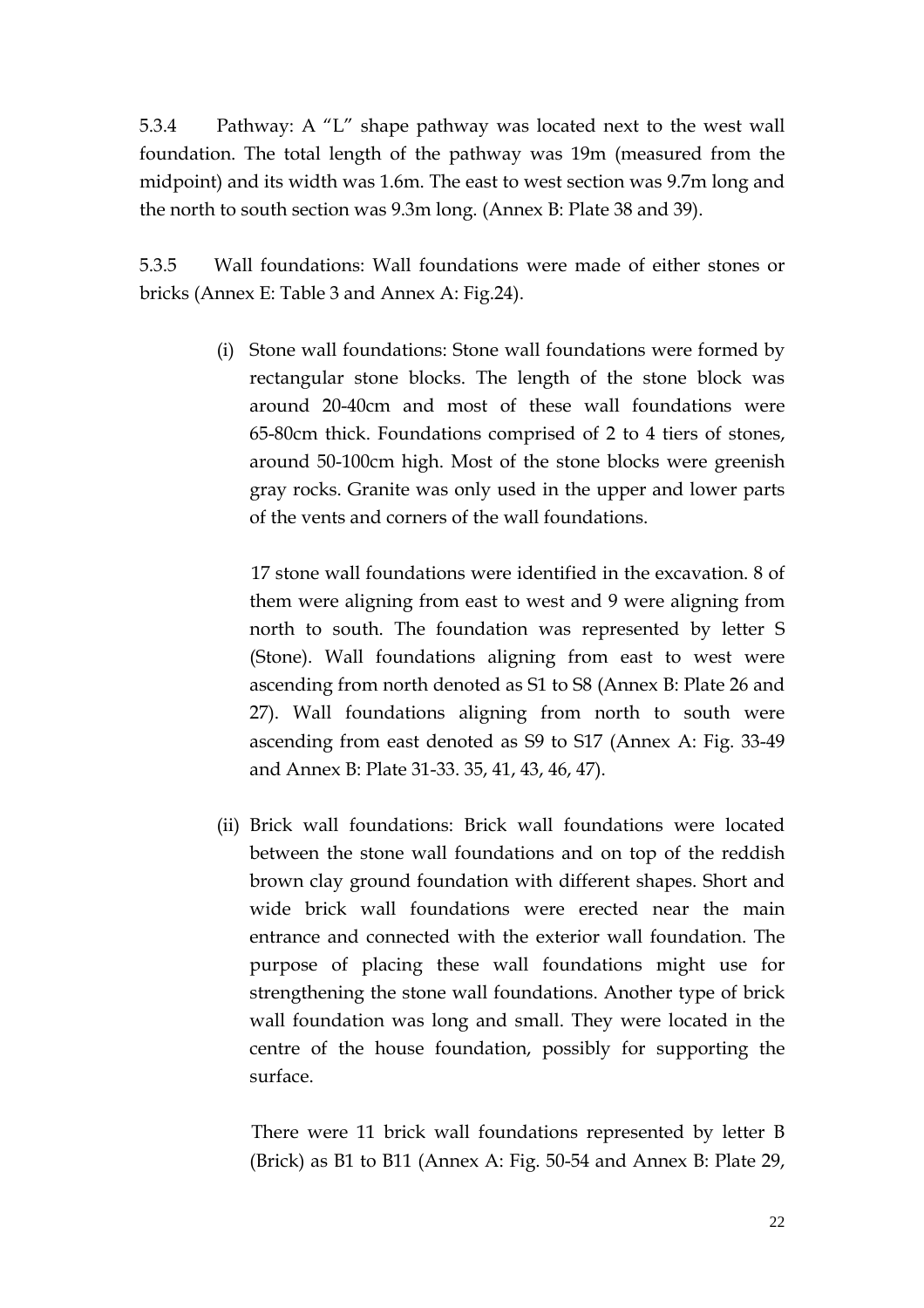34, 35).

5.3.6 Vent: 41 vents denoted as V1 –V41 were discovered at the foundations of the lodge (Annex A: Fig.25).

- (i) Vents in exterior wall foundations: 18 vents with similar shape and style were found along the exterior wall foundations of the FML denoted as V1 – V18. Among them, 7 vents were at the north, 5 vents were at the east and 6 vents were at the south (V14 and V16 were damaged by modern cement structure). These vents were in regular shape with 60cm long, 30cm high. Their thicknesses were same as the stone wall foundations. Observed from the most well preserved V1, there was an iron plate with perforation in geometric pattern inside the vent. 5 iron rods were placed at the interior of the vent whereas 2 iron rods were at the outside. Granite stone blocks were found below and above the vent (Annex B: Plate 36:2 and 4).
- (ii) Vents in interior wall foundations: 23 vents denoted as V19-V41 were identified in the interior wall foundations. 19 of them were situated at the stone wall foundations and 4 situated at the brick wall foundations. Vents V20, V30, V32, V33, V40 and V41 were blocked either by stones or bricks (Annex B: Plate 16:3, 27:2, 28:1, 30 and 48).

Style and size of 19 vents in the stone wall foundations were basically the same in rectangular shape with 50-64cm long, 43-57cm high. Their thicknesses were identical to the wall foundations. Both sides of the vent were made up of greenish gray rocks with flat granite on top and reddish brown clay ground foundation on the bottom. No iron plate and rod were attached to these vents (Annex B: Plate 36:1, 3, 5, 6 and 37).

4 vents were located at brick wall foundations B1 and B2. Each wall foundation had two vents from north to south. Measurements of the vent were 60cm long, 23cm wide and 35-37cm high in arch shape. Reddish brown clay ground foundations were under the vent. No iron plate and rod were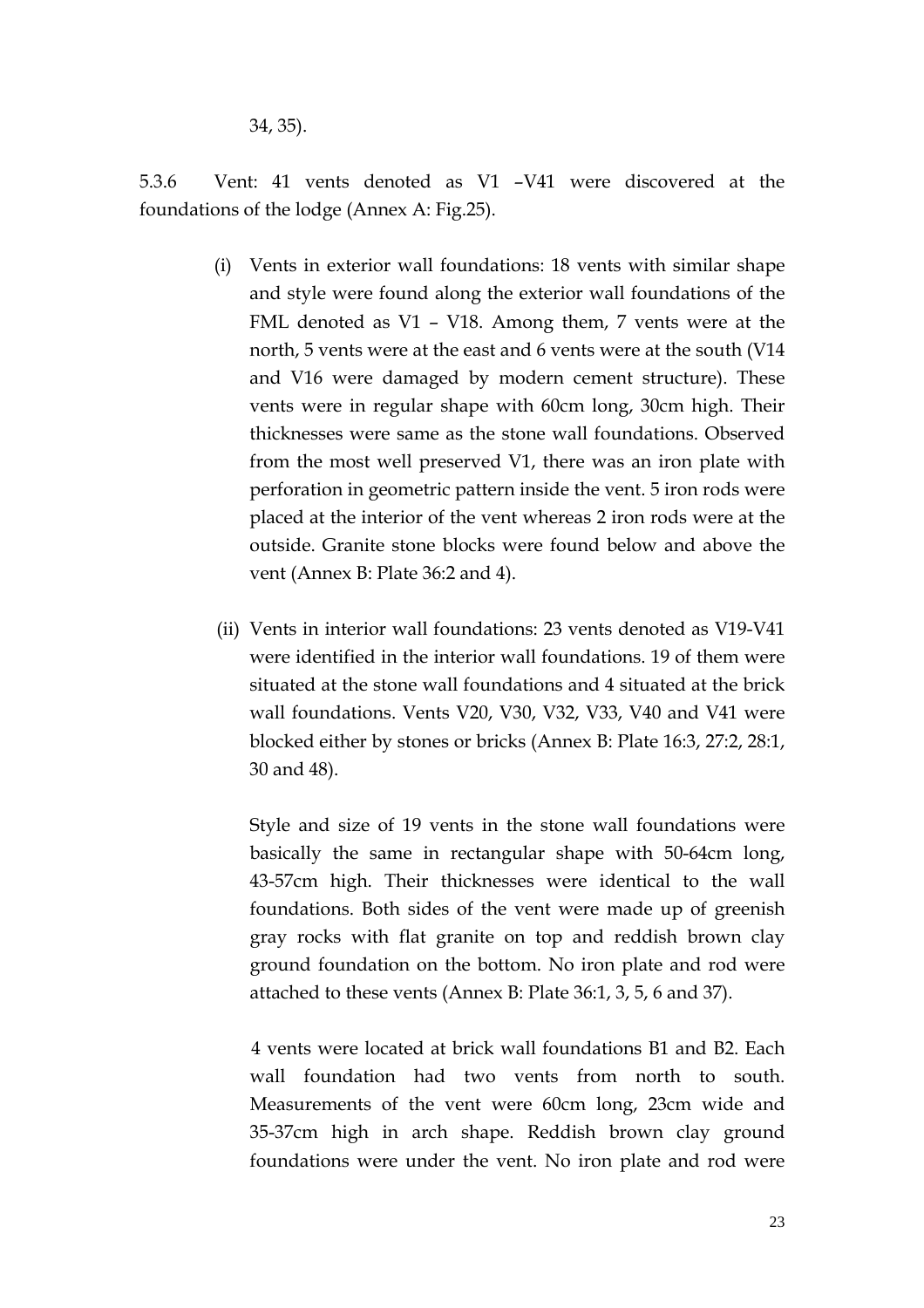attached to these vents (Annex B: Plate 29: 4-6).

There were 6 blocked vents and the purpose was to prevent leakage of the yellow clayey sand (Annex B: Plate 16:3 and 28:1).

5.3.7 Traces of doors and windows: 18 traces of either entrances or windows were identified during the excavation including the ink lines on top of the stone wall foundations, door slots and smooth stone slabs. The length of the ink lines was in four types, namely 90cm, 120cm, 180cm and 240cm respectively. A local Chinese character " $\vec{z}$ ,  $\vec{k}$ " (meaning 8 feet) appeared on one of the 240cm ink lines and another Chinese character "中" (meaning middle) appeared on the centre of the ink line. (Annex B: Plate 32:2, 33:3, 5 and 44). Although ink lines could not be found in some places, a smooth rectangular stone slab was located. Two holes were found in the two stone slabs and these holes were 90cm apart from each other (Annex B: Plate 40:3 and 4). These traces of entrances and windows were corresponded with the layout plan (Annex A: Fig.26 and Annex E: Table 4).

5.3.8 Iron pipes located within the lodge: 4 iron pipes were located in the lodge.

- (i) A pipe was located in the foundation of the man servant room. It cut the reddish brown clay ground foundation and extended to the north exterior wall foundation. The southern portion of the pipe extended toward the southeast wall of the man servant room and was broken by the modern surface. The length of the pipe was 6.8m (estimated in straight line as the central portion was not excavated) with 6.5cm in diameter. The purpose of this pipe was unknown (Annex B: Plate 40:1).
- (ii) A pipe aligned from north to south was situated at the bathroom and drying room. The pipe extended into the exterior wall foundation of the bathroom in a slanting position and damaged the stone wall foundation. Another end of the pipe extended into the upper part of the southeast wall foundation of the bathroom and broke 2 tiers of bricks on top of the wall foundation. The crooked pipe further entered into the drying room. The pipe was 3m long, 3cm in diameter with unknown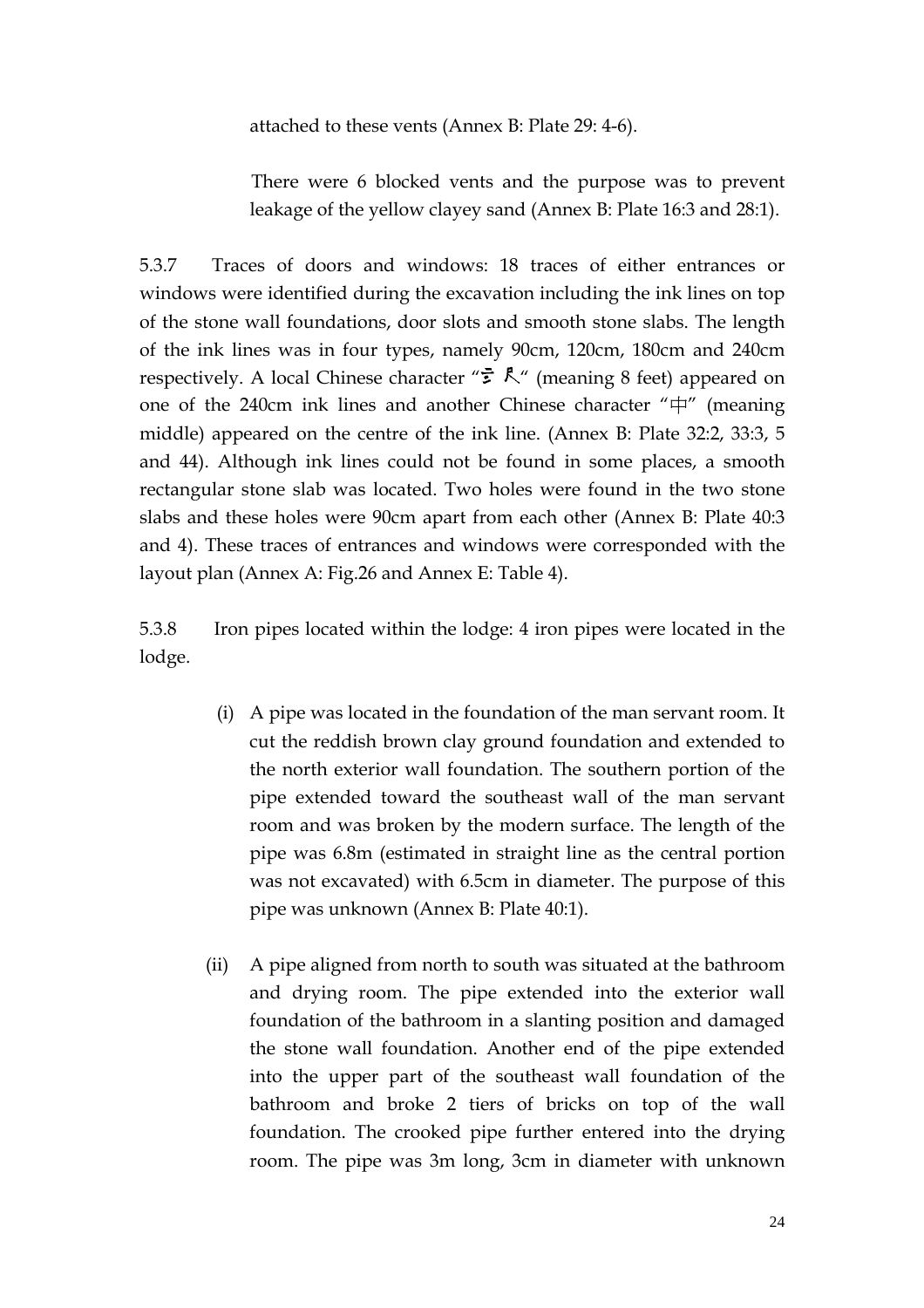purpose (Annex B: Plate 42:3).

- (iii) A "Y" shape iron pipe was located at the centre of the bathroom and extended into the exterior wall foundation in a slanting position with a broken edge. The diameter of the pipe was 12cm and was possibly part of the sewer system (Annex B: Plate 42: 1 and 2).
- (iv) An iron pipe was found under the ground foundation of the pathway in east to west direction. Its east end was under the stone slab between the pathway and the stairway. The pipe was cut and bent upward. The west end of the pipe was under the stairway of the west wall foundation. The pipe was 15m long, 5cm in diameter and the purpose was unknown (Annex B: Plate 39:1, 3 and 4).

5.3.9 Rainwater pipes and drains: Two vertical iron pipes were identified at the wall foundation west to the main entrance. They were 5-6cm apart. One pipe was 10cm in diameter and the remaining height was 60cm which was connected to an underground rainwater drain. Another pipe was 5-6cm in diameter and the remaining height was 90cm which extended to the cement surface and the purpose was unknown. A cement formed rainwater drain was located at both east and west exterior walls of the main entrance (Annex B: Plate 22:2).

5.3.10 Ceramic pipe: 4 segments of ceramic pipe forming a hidden drain were located outside the small southern entrance at the west wall foundation. 2 of them were completed pipes with 79cm long and 21cm in diameter (Annex B: Plate 39: 2).

## **6. Investigation at and around the Former Mountain Lodge**

Features identified at and around the FML included: boundary stones, dumping area of building materials, private mansion "Eyrie" and remnants of the Water Works Bungalow, etc.

6.1 Boundary Stones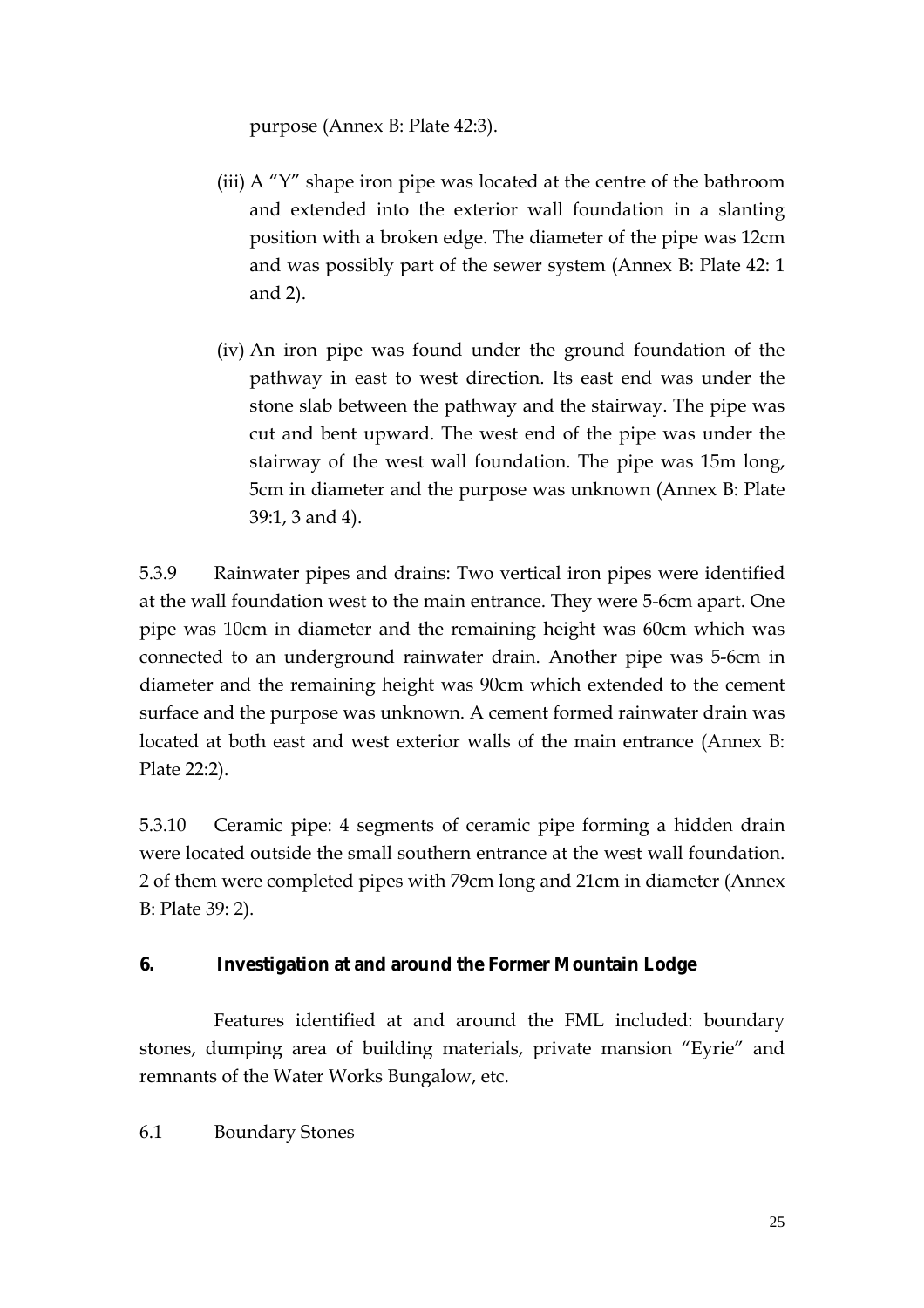6.1.1 According to the boundary stones location plan in 1910, there were 15 boundary stones situated around the FML. 2 of them were identified in the past and matched with the location mentioned in the 1910 plan. The style and size of these boundary stones were identical and inscribed with "Governor's Residence". 8 boundary stones were identified so far (Annex A: Fig. 55 and Annex C: Fig. 3).

6.1.2 The boundary stones were made of granite with rectangular in shape and square in section. The length of the side was ranging from 28cm to 31cm and the height was c. 30-40cm with "Governor's Residence" inscribed on one side. One damaged boundary stone was collected and stored in AMO and the remaining boundary stones were kept in situ (Annex B: Plate 49-52).

6.2 Dumping Area of Building Materials

6.2.1 Along the Governor's Walk near the south of FML, copious amount of building materials from the abandoned FML were located. These building materials included walls and decorated balusters (Annex B: Plate 54-56).

## 6.3 Other Features

6.3.1 Private Mansion Eyrie: According to the map in 1903, Eyrie was a private mansion north to FML around 200m in distance (Annex C: Fig. 2). Granite columns were discovered in the original location of the Eyire, which is now the PCCW Radio Station. The style and shape of these columns were identical to the stone columns of a photograph taken from Eyrie in 1910. It was believed that these columns belonged to the private mansion Eyrie. Square stone blocks, brick walls as well as other stone columns, which were the remnants of this structure, were discovered in the same spot (Annex B: Plate 55).

 6.3.2 Remnants of the Water Works Bungalow: This bungalow, possibly built in 1898, was located about 150m north to FML. Remains of this structure could be seen during the 2007 archaeological survey. The exterior of the structure was made up of bricks and cements with gray tile. Traces of doors and windows could still be clearly visible (Annex B: Plate 57 and Annex C: Fig.17).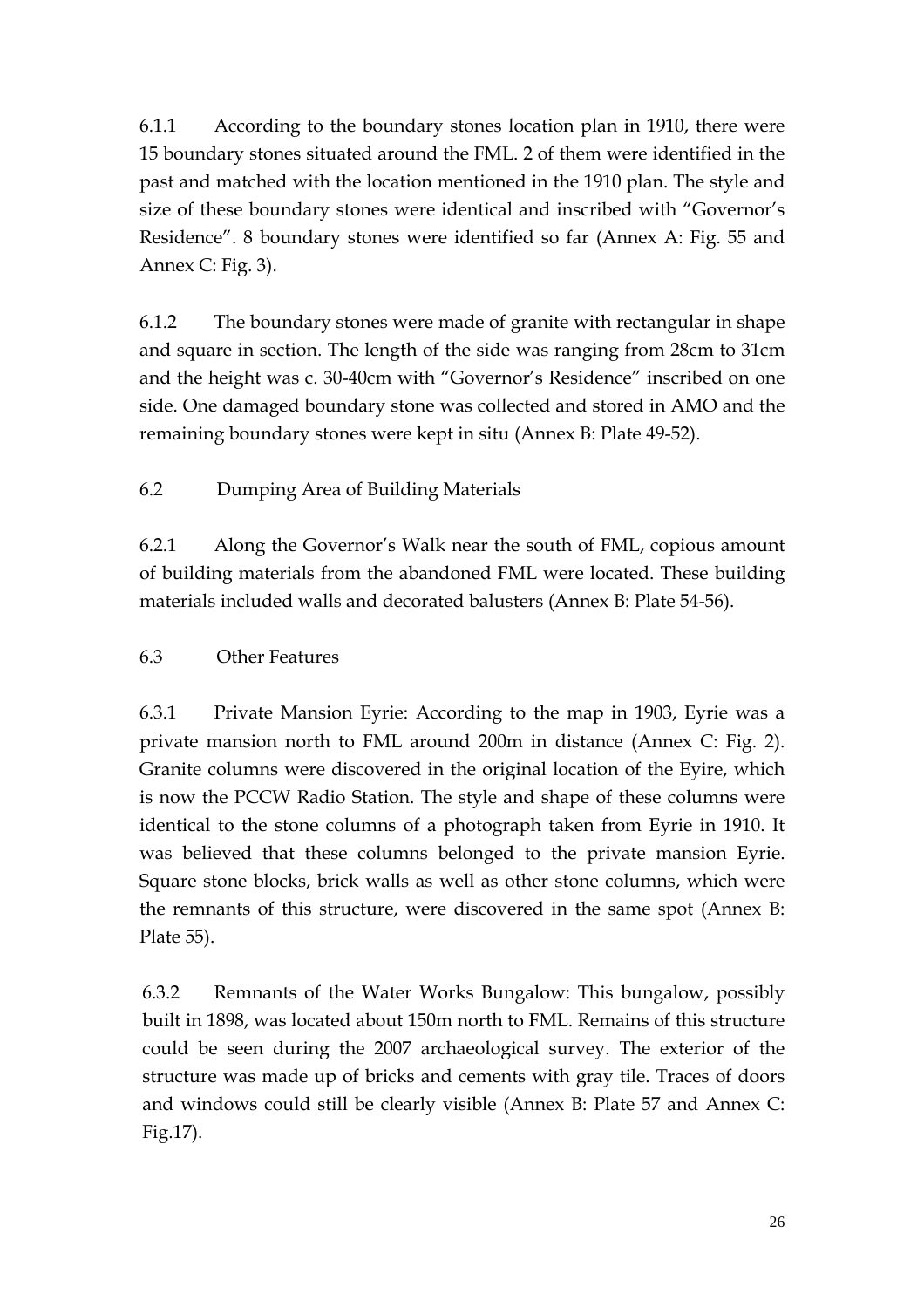6.3.3 Boundary Stones from the War Department: 2 square granite blocks with inscription of "WD No. 4" and "WD No. 6" were identified in Harlech Road during the search of boundary stones. WD might be the abbreviation of War Department. Sizes of these two stones were identical, measured 30.5cm long, 30cm wide and 42cm high. On top of the central portion of the boundary stone inscribed with "WD No. 4", there was a circular inward mark with metal remains (Annex B: Plate 53).

## **7. Artefacts**

Artefacts included building materials, ceramic wares, glass containers, copper coins and button. The building materials could be further categorized into ceramic tiles, ceramic tiles formed patterns, bricks and tiles, white ceramic insulator, green glazed baluster and fragments of metal building materials (Details in Annex E: Table 5-7).

## 7.1 Building materials

Most of the building materials were excavated from Area B. Some of them were identified from the dumping area near the Governor's Walk (Annex A: Fig. 55).

## 7.1.1 Ceramic tiles

Ceramic tiles were categorized as glazed and non-glazed. All of them were unearthed from Area B.

(i) Glazed ceramic tiles

Glazed ceramic tiles were in monochromic and most of them were broken. There were 8 types of colours including white, blue, green, brownish red, purplish red, orange, pinkish red and yellow. The identified forms were square (SF: 45, SF: 50 and SF: 58) and rectangular (SF: 46). For the square tiles, there were 6 inches (large size) and 3 inches (small size) respectively. All white ceramic tiles were in large size. Most of the blue and brownish red square glazed tiles were in small size. The back of most glazed ceramic tiles was plain. Only the white glazed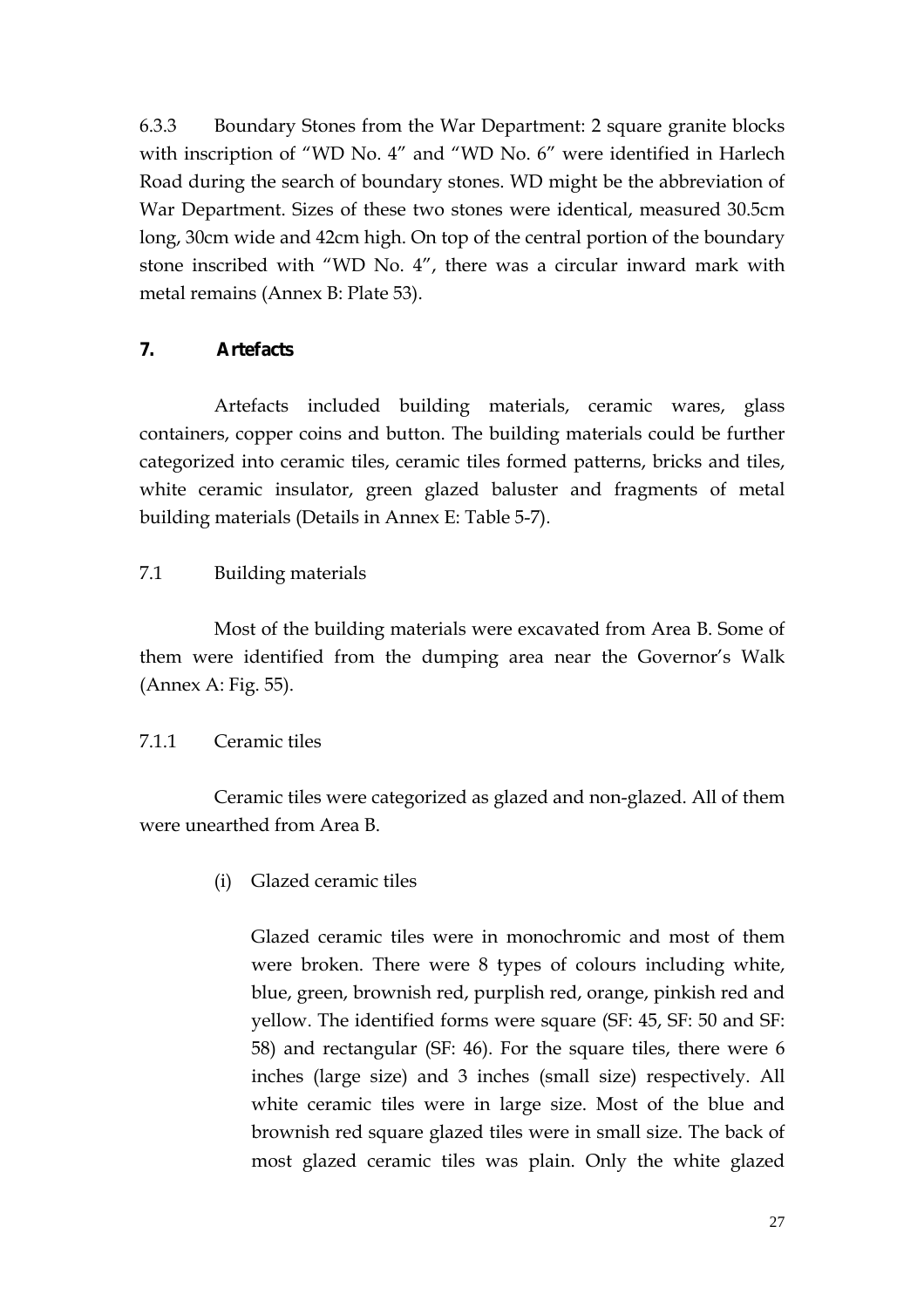ceramic tiles printed "Mintons" (SF: 58) at the back. Besides, a piece of green glazed ceramic tile printed "ENGLAND" (SF: 50) at the back.

(ii) Ordinary ceramic tiles

There were 31 types of ordinary ceramic tiles in total and they were subdivided into monochromic and encaustic tiles. The monochromic tiles had 10 different colours including yellowish brown, reddish brown, dark brown, light brown, grayish brown, grayish white, blue, black, green and orange. The encaustic tiles had 4 types (SF: 6, SF: 44, SF: 53 and SF: 55) formed by reddish brown and yellowish brown. Various shapes could be found in these ceramic tiles including rectangular, stripe, square, triangular and trapezium. There were 3 sizes (Large, medium and small) in rectangular, square and triangular ceramic tiles. Most of these tiles inscribed with "Minton Hollins & Co" or abbreviated as "M, H  $\&$  Co" at the back.

Some of the ceramic tiles had numbers at the back and it was believed that these numbers were related to the tile model. 2 pieces of ceramic tiles had hand written black ink marks - " $\Box$   $\Diamond$ (transliteration: Identical to eight)" (SF: 43) and "No. 21" (SF: 44) at the back.

#### 7.1.2 Ceramic tiles formed patterns

Apart from the single ceramic tile, there were a number of ceramic tiles formed patterns. Geometric pattern was formed by ceramic tiles in various colours and shapes. For instance, the mosaic floor unearthed during the 2007 survey, SF: 26, SF: 83 and SF: 84. Ceramic tiles formed irregular pattern and mixed with plaster were also found. The surface of these patterns was uneven and inverted. These irregular pattern tiles might be related to the later maintenance works (SF: 87 and SF: 88).

#### 7.1.3 Bricks

Bricks were the major component of the walls of both FML and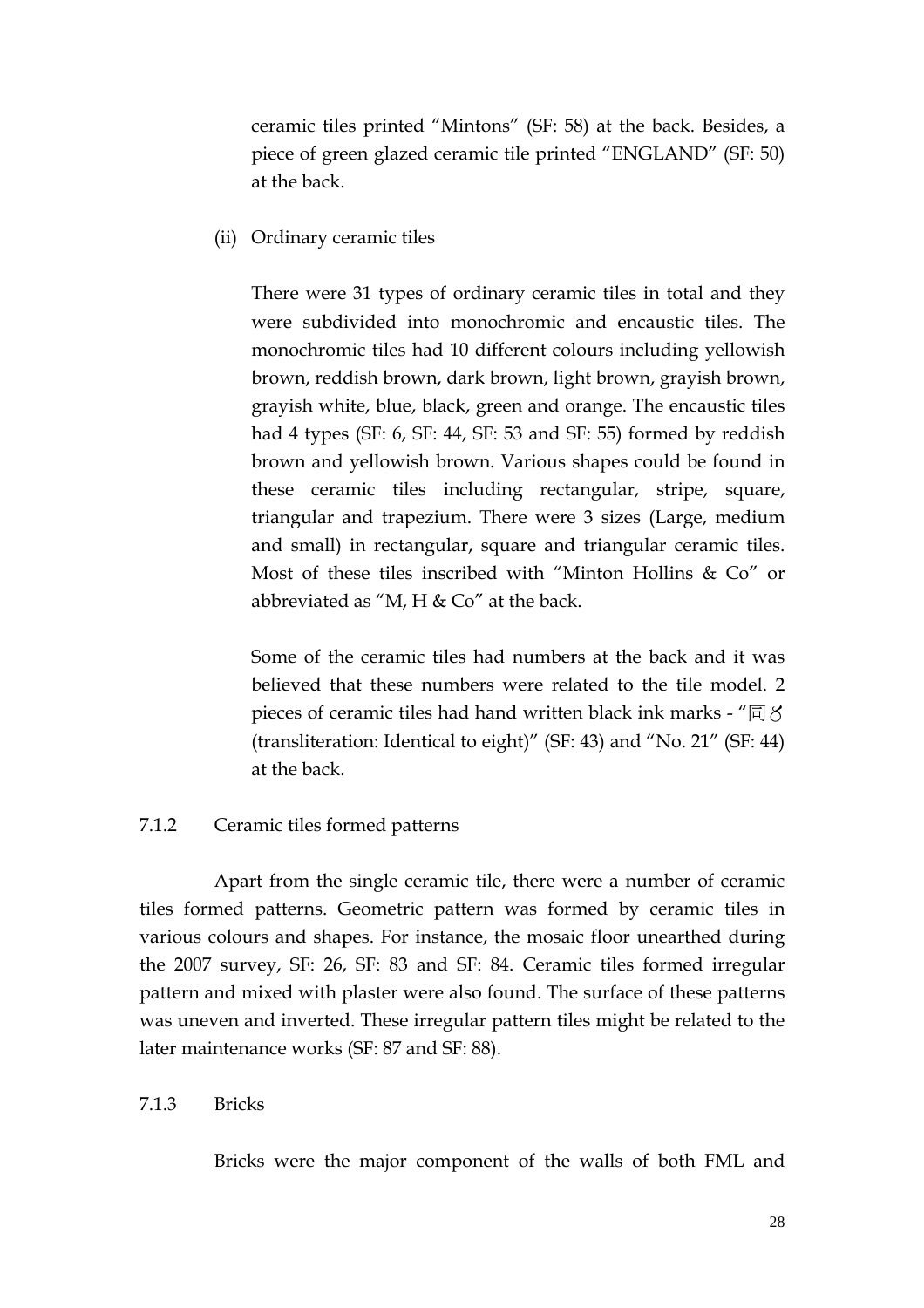servant quarters. The bricks could be divided into two categories. Type 1: Salmon pink brick measured  $6 \times 10 \times 22.5$ cm with soft texture. This kind of brick appeared within the brick foundations of FML and foundation F1 of the servant quarters. Type 2: Reddish brown brick measured 7 x 11 x 22.5cm with firm texture. They were made out of higher temperature. This kind of brick only appeared in the later period servant quarters foundations F2 and F4.

7.1.4 Square floor tile

Only one square floor tile was discovered in Area B. The tile was light red in colour with 37cm long and 3cm thick (SF: 89).

7.1.5 Flat tiles

Flat tiles were light red in colour and about 0.8 -1cm thick. 162 pieces were discovered in Area B and all of them were broken.

7.1.6 Cylinder tiles

Cylinder tiles were light red in colour. 74 pieces were discovered from both FML and the servant quarters and most of them were broken. Surface of these tiles were plain. It was 16.5cm long with 5cm and 7cm wide of two ends respectively (SF: 74).

7.1.7 White glazed ceramic insulator

White glazed ceramic insulator was in tubular shape and discovered from Area B. There were 6 different lengths ranging from 6 to 9 inches. The purpose of these insulators was possibly to protect electrical cable (SF: 67-72).

7.1.8 Green glazed baluster

156 baluster fragments were collected at the dumping area near the Governor's Walk. A piece of green glazed hollow baluster with square base was inscribed with Chinese characters "冠王" as potter's mark on the base. Its remaining height was 19cm and the length of its base was 14cm. The remaining height of another piece of green glazed hollow baluster was 31cm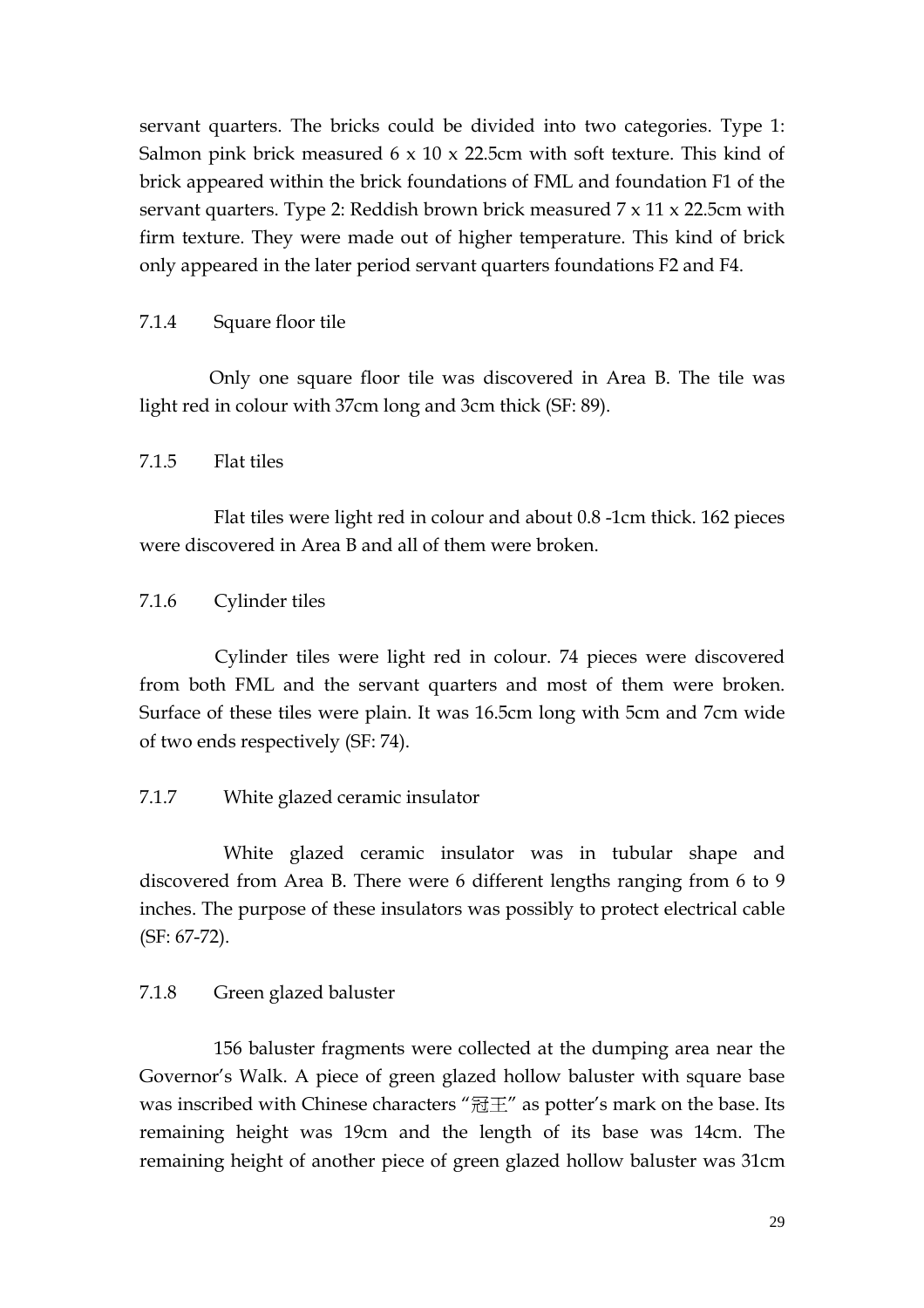(SF: 35)

#### 7.1.9 Metal construction materials

60 metal construction materials were unearthed in Area B including fireplace fragments, heater, decorative items, door slots and iron rods. 3 iron cast fireplace fragments were retrieved. One fireplace fragment (SF: 81) measured 45cm long and 27cm wide.

A heater with 11 thin fins was measured 75cm in length and 55cm in width and was kept in tact inside the test trench (Annex B: Plate 40: 1 and 2).

A "S" shape iron fragment (SF: 79), which was possibly a decorative item for baluster of FML, was also retrieved.

An iron cast rail was collected by the Arch SD in the west end of Area A (SF: 94). 3 similar rails were kept in situ. The rail contained three segments was 1.15m high and 3 holes were perforated on it.

#### 7.2 Porcelain

4 completed or almost completed porcelain wares were unearthed from test trench T10 in Area B and 3 of them were blue-and-white porcelain.

Blue-and-white porcelain jar (SF: 92). It was with flattened mouth, globular body and small flat ring foot. The exterior was decorated with floral and dragon design and its neck and bottom were with brown glaze. It was 21cm high and the diameter of its rim and foot ring were 21cm and 10.3cm respectively.

Blue–and-white porcelain basin (SF: 93). It was with flattened mouth, everted rim, straight body with 3 legs in animal form. A hole around 2.5cm in diameter was at the middle of the base. The basin was decorated in floral scroll design, 37cm in diameter and 28.5cm in height. The interior of the basin (2cm below the rim) was in blackish brown.

Blue-and-white porcelain basin (SF: 91). Only its upper part could be reconstructed. The basin was with flattened mouth, everted rim and straight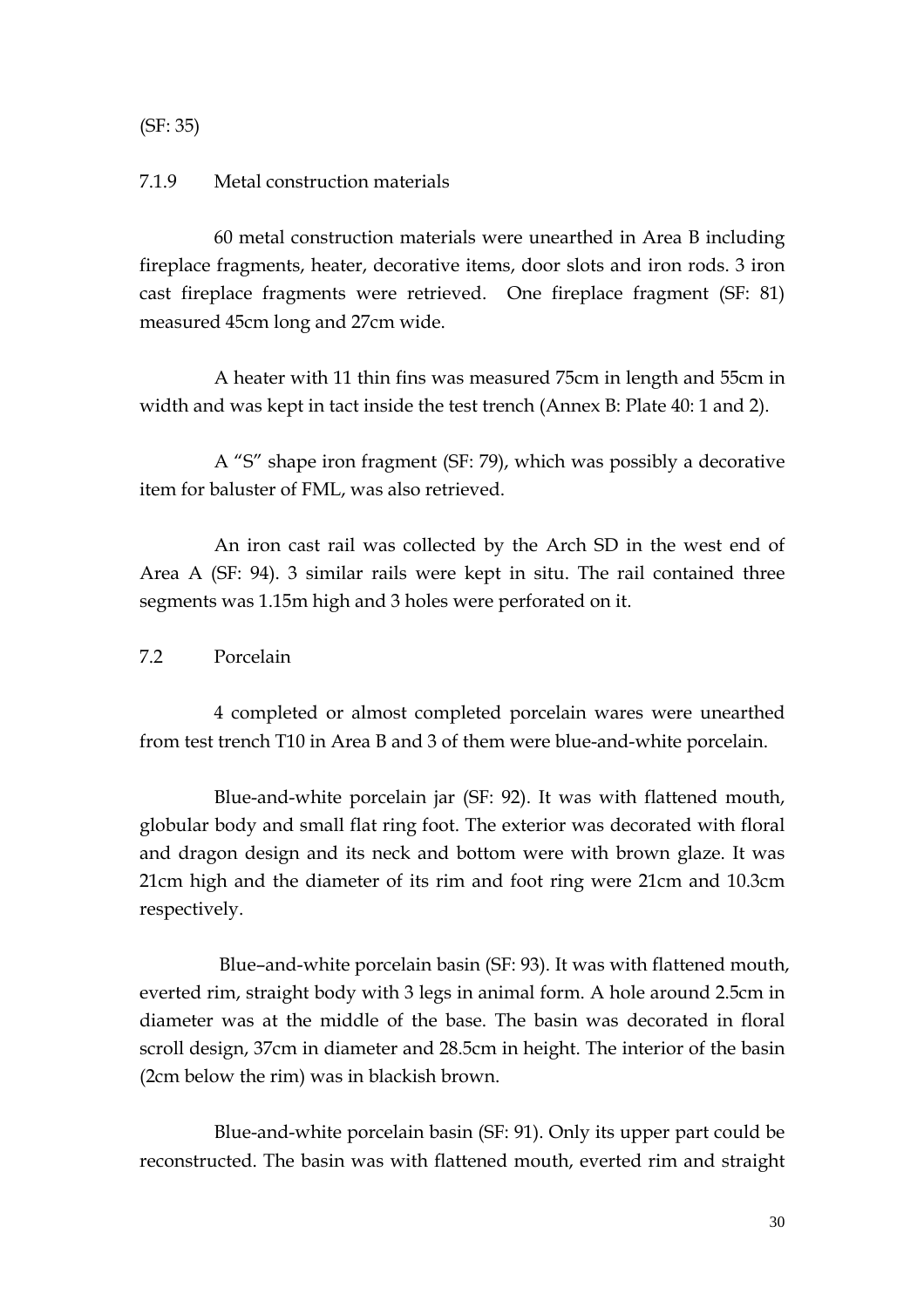body. It was decorated with floral scroll design similar to SF: 93. The lower part of the basin was broken. The interior of the basin was in blackish brown. Diameter of this basin was 26.5cm and the remaining height was 14.5cm.

Ceramic plate (SF: 90). The plate was reconstructed and in white colour with short ring foot. The rim was glazed in bluish purple with a line in golden colour. The measurement of the plate was 16.3cm in diameter and 2.8cm in height. The bottom of the plate was inscribed with "Aynsley England".

#### 7.3 Glass containers

324 pieces of glass were retrieved and 2 of them were completed glass containers (SF: 33 and SF: 73).

A cylindrical glass bottle (SF: 33) was measured 9.8cm in diameter and 20.6cm in height. Its upper part was inscribed with characters "Since 1852". Another glass bottle (SF: 73) was in oval shape with red plastic cap. It was 6.5cm wide and 14.8cm high. "Woodward Chemist London" was inscribed on the bottle.

#### 7.4 Copper button and coins

One copper button (SF: 75) and two copper coins (SF: 76) were discovered.

The copper button with heavy rusting was unearthed in test trench T10 of Area B.

The copper coins were unearthed in stratum 2 of test trench T10 of Area B. Both coins were in round shape with a square hole and inscribed word on one side. The inscribed word could not be visible.

#### **8. Conclusion**

8.1 Findings from the archaeological works in 2007 and 2008 indicated that wall foundations of FML were preserved *in-situ* except the locations under the existing pavilion and public facilities as well as the areas disturbed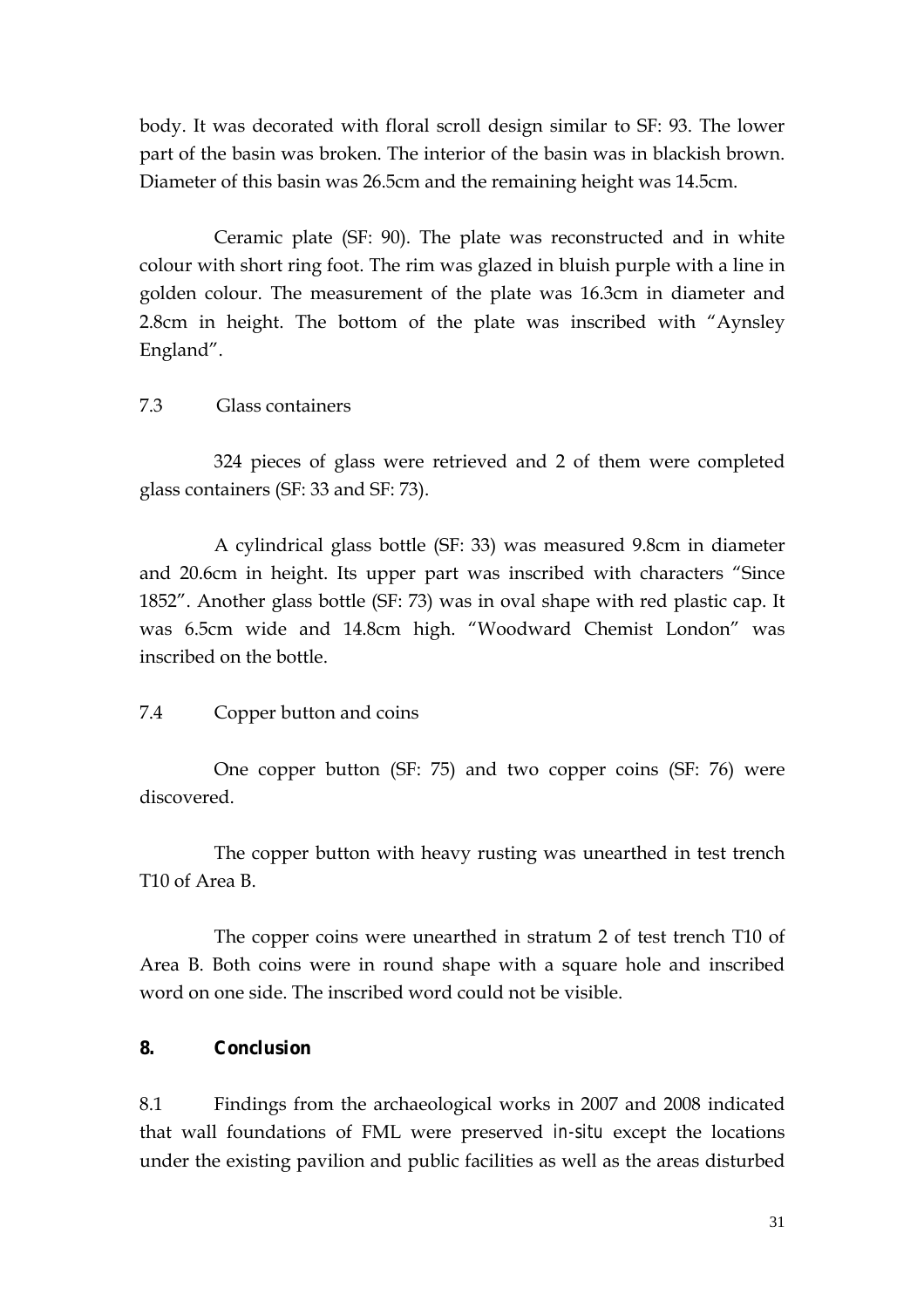by the previous ground investigation in 2006. The traces on the cement floor and doorframes found at the main entrance revealed that the main entrance of FML was modified after 1902. The most important discovery of the entire excavation was the 1 x 3.67m mosaic floor located on the porch which was in good condition.

8.2 Conditions of the wall foundations in the servant quarters were varied. Brick foundations in Area AI were preserved in a better condition whereas brick foundations in Area AII were disturbed by different building structures.

8.3 Except the Gate Lodge which was a declared monument, the archaeological survey also included the areas around the FML. Features such as boundary stones, dumping area, huge retaining wall made up of boulders, old stone stairway and drainage were identified. Apart from the features of FML, private mansion "Eyrie", boundary stones from War Department, remnants of Water Works bungalow also provided invaluable historic information related to the Peak. The interpretation study may need to consider those features in neighborhood.

 8.4 FML was a typical Victorian country house. The design not only adapted the subtropical weather but also focused on the segmentation of functional spaces. Mosaic floor on the porch was made of ceramic tiles from the famous Minton Hollins  $& Co$ , illustrating the unique building style during the colonial period.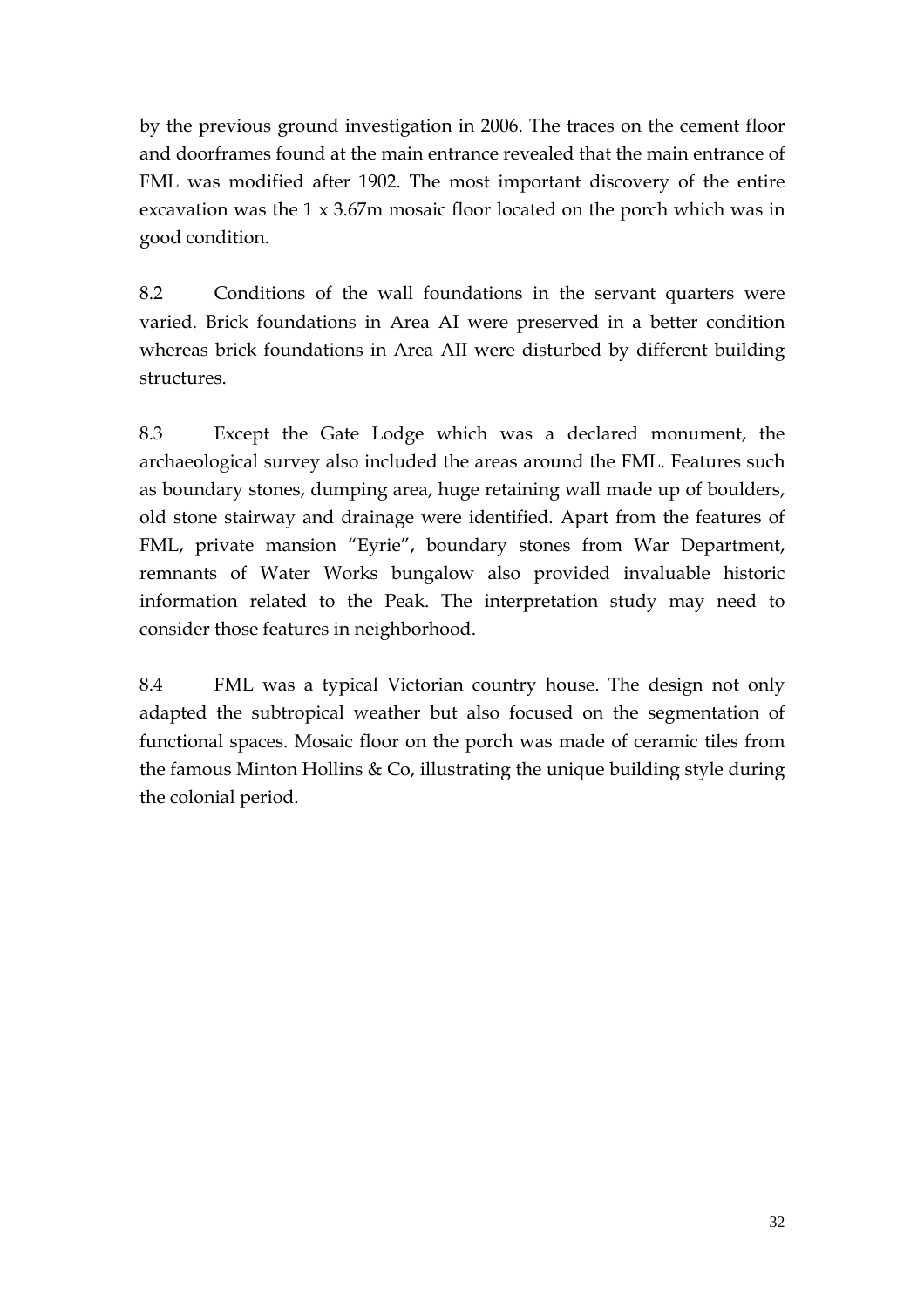# 參考資料及鳴謝

## **References and Acknowledgements**

#### 政府檔案 **Government Archives**

#### **Colonial Office, CO129**

- CO 129/118, pp 268-270 "Reports and Estimates of Public Works, 1866"
- CO 129/120, pp 251-254 "Sanitarium on Victoria Peak-Sale Military Authorities, 1867"
- CO 129/128, pp 279-280 "Purchase of Site of Victoria Peak Sanatorium, 1867"
- CO 129/129, pp 480-506 "Mountain Lodge, 1868"
- CO 129/135, pp 385-387 "Supplementary estimates for Public Works, 1868"
- CO 129/165, pp 270-277 "Victoria Peak Mountain Lodge, 1873"
- CO129/278, pp. 444-447 "Summer Residence for Governor, 1897"
- CO129/281, pp. 186-194 "Summer Residence for Governor, 1898"
- CO129/281, pp.153-155 "Summer Residence for Governor, 1898"
- CO129/282, pp. 117-120 "Summer Residence for Governor, 1898"
- CO129/282, pp.181-185 "Legislative Council and Re-appointment of Mr. Belilio, 1898"
- CO129/284, pp.120-124 "Extension of terms as General Officer Commanding A, 1898"
- CO129/286, pp.600-604 "Residence on the Peak, 1898"
- CO129/288, pp. 233-241 "Departure for Colony, 1898"
- CO129/289, pp. 389-391 "Residence on the Peak, 1898"
- CO129/294, pp. 641-645 "New Law Courts and Governor's Residence, 1899"
- CO129/294, pp. 84-93 "New Residence for Governor, 1899"
- CO129/299, pp.520-522 "Sir Henry Blake-Return, 1900"
- CO129/305, pp.259-275 "Clock Tower at Blake Pier, 1901"
- CO129/310, pp.77-81 "Export of arms to China, 1902"
- CO129/314, pp.454-458 "Memo by H. Blake on his journey to Hong Kong, 1902"
- CO129/317, pp.6-7 "Governor's Peak Residence, 1903"
- CO129/318, pp.335-340 "Plague Prevention, Sir H. Blake's Experiment, 1903"
- CO129/320, pp.80-98 "Presentation of addresses to Sir Henry and Lady Blake, 1903"
- CO129/321, pp.604-607 "Study of administration of Colony by Mr. A. Ireland, 1903"
- CO129/322, pp144-149 "Presents to Lady Blake, 1904"
- CO 129/366, pp 626-629 "Boundaries of Mountain Lodge Grounds, 1910"
- CO129/447, pp.66-76 "Peak Reservation Bill, 1918"
- CO129/484, pp.411-421 "Petition from the township of Kam Tin, 1924"
- CO 129/573/15, f 7 ff 1-19 "Rebuilding of Government House, 1938"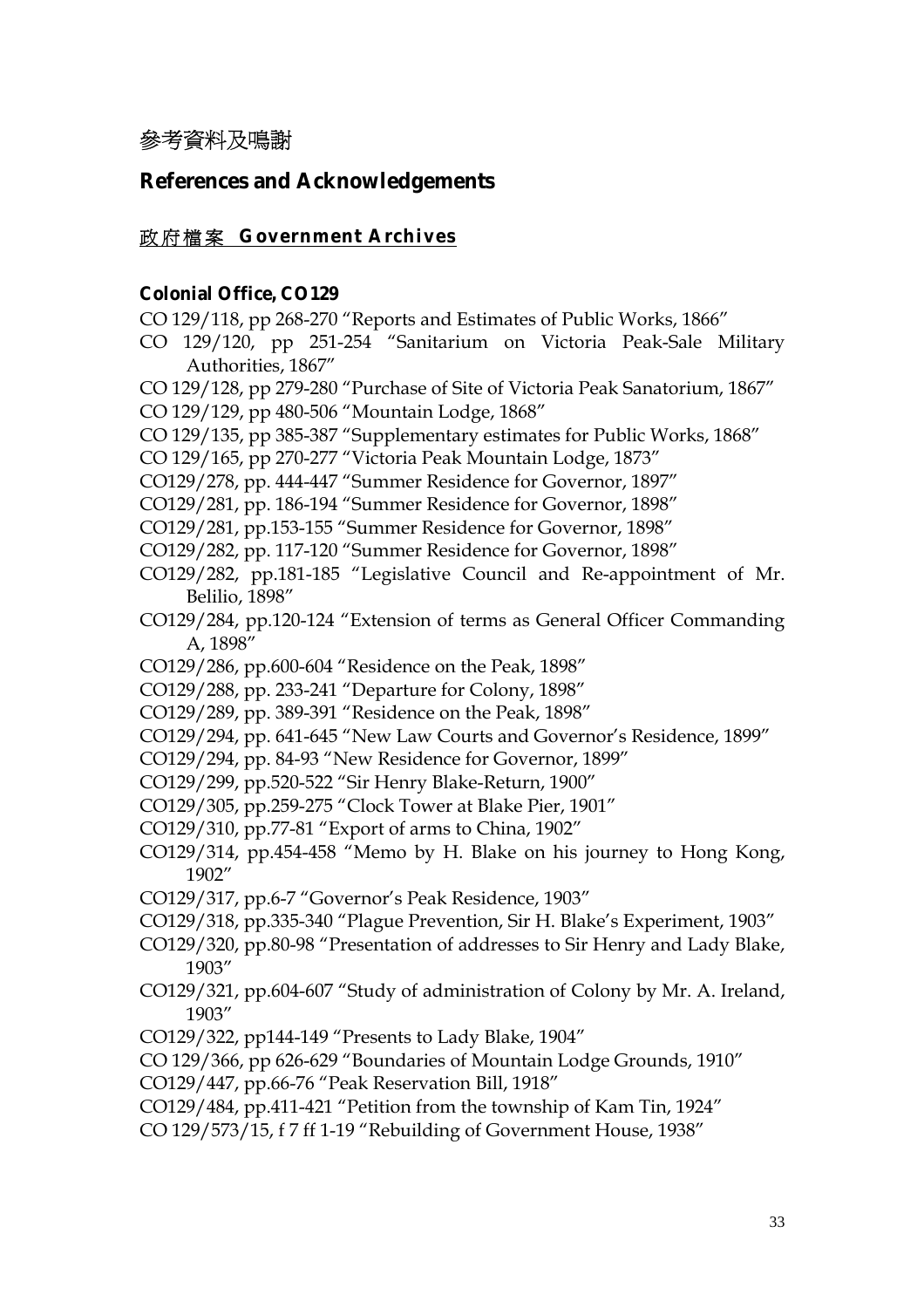#### **Hong Kong Administrative Reports (HKAR)**

- "Report of the Botanical and Forestry Department", *HKAR,* Hong Kong Government, Appendix L, 1908.
- "Report of the Botanical and Forestry Department", *HKAR,* Hong Kong Government, Appendix M, 1910-1912, 1914.
- "Report of the Botanical and Forestry Department", *HKAR,* Hong Kong Government, Appendix N, 1915-1918, 1920-1926, 1928, 1930, 1932-1936, 1938-1939.
- "Report of the Director of Public Works", *HKAR,* Hong Kong Government, Appendix P, 1909-1914.
- "Report of the Director of Public Works", *HKAR,* Hong Kong Government, Appendix Q, 1915, 1917-1918, 1921-1924, 1926-1939.

#### **Hong Kong Government Gazette (HKGG)**

HKGG 1873, no. 200 HKGG 1881, no. 137 HKGG 1882, no. 94 HKGG 1882, no. 122 HKGG 1883, no. 66 HKGG 1884, no. 122 HKGG 1885, no. 121 HKGG 1915 (Supplement), no. 27

#### **Hong Kong Hansard (HKH)**

HKH for 3 November 1890 HKH for 25 January 1892 HKH for 19 June 1893 HKH for 17 July 1893 HKH for 20 November 1898 HKH for 10 October 1901 HKH for 10 April 1902 HKH for 13 April 1902 HKH for 9 October 1902 HKH for 23 October 1913 HKH for 22 October 1914 HKH for 29 December 1925 HKH for 8 March 1926 HKH for 31 March 1927 HKH for 4 October 1928 HKH for 2 October 1930 HKH for 6 October 1932 HKH for 28 September 1933 HKH for 10 November 1938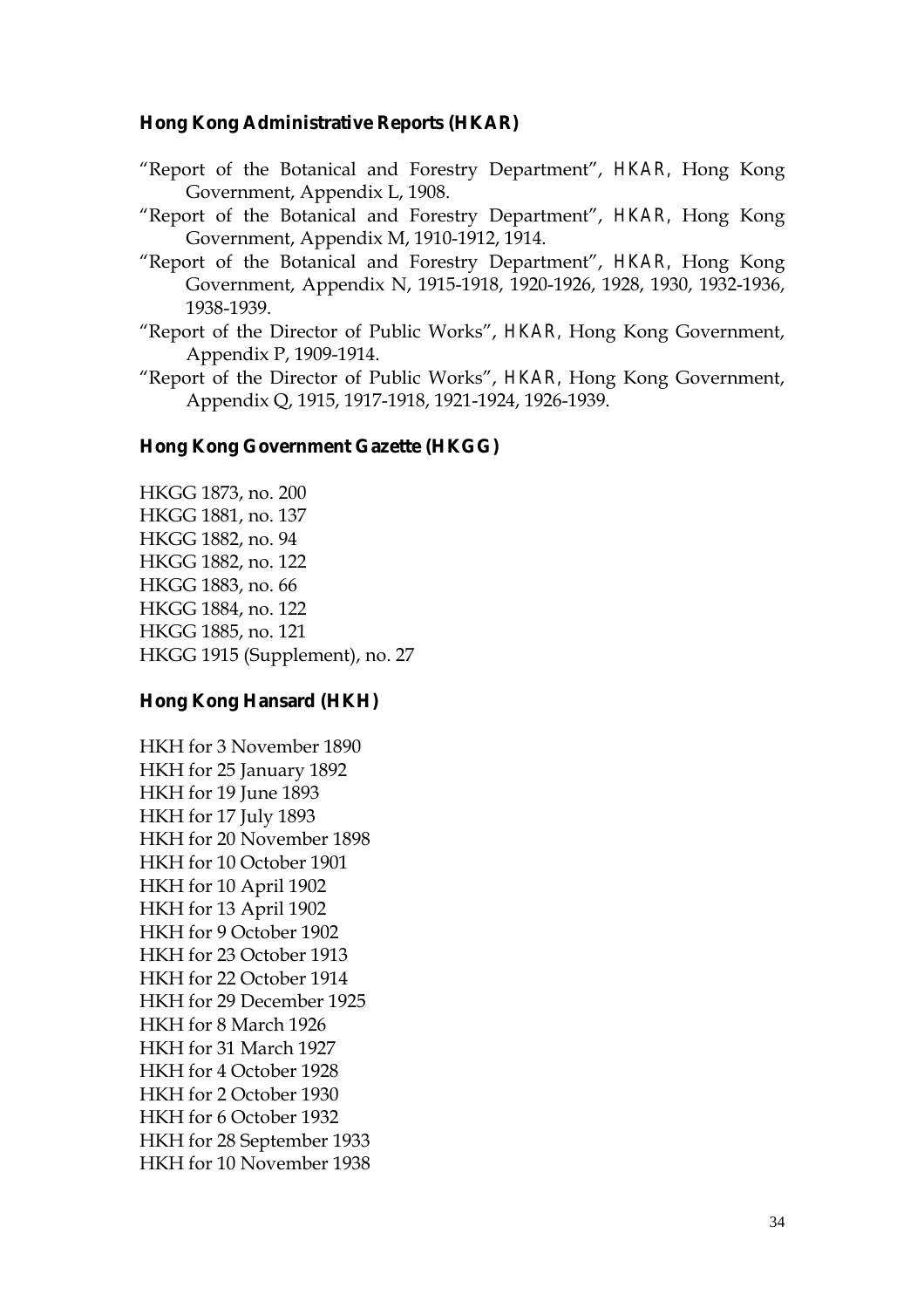#### **Hong Kong Sessional Papers (SP)**

- "Abstract showing the differences between the approved Estimates for 1928 and the Estimates of Expenditure for 1929", *SP,* Hong Kong Government, 1928.
- "Memorandum on Draft of Estimates for 1903", *SP,* Hong Kong Government, 1902.
- "Proceedings of the Legislative Council", *SP,* Hong Kong Government, 1886, 1888, 1892, 1899, 1902.
- "Report of Proceedings of the Finance Committee, at a Meeting Held in the Council Chamber, Hong Kong, on the 19th November 1887", *SP,* Hong Kong Government, 1888.
- "Report of the Botanical and Forestry Department", *SP,* Hong Kong Government, 1890, 1902, 1904-1908.
- "Report of the Director of Public Works for 1907", *SP,* Hong Kong Government, 1929.

"Report of the Salaries Commission", *SP,* Hong Kong Government, 1929.

## 其 他 **Other**

*Mr. Shewan's Report of Repairs to Mountain Lodge on 8 July 1946*, HKRS156-1-234, Hong Kong Public Records Office.

## 中文報章 **Chinese Newspaper**

《華僑日報》, 1969 年 5 月 18 日 , 1979 年 9 月 7 日 。

## 中文書刊 **Chinese Books**

丁新豹、黃迺錕,《四環九約》,香港:香港歷史博物館,1999 年。

- 亨利 ・亞瑟 ・布萊克著;余靜嫻譯;羅漢校譯,《港督話神州:外一種》,北京市: 北京圖書館出版社,2006 年。
- 何佩然,《地換山移-香港海港及土地發長一百六十年》,香港:商務 印書館, 2004 年 。
- 漁農自然護理署,《爐峰》,香港:天地圖書有限公司,2003年。

## 英文書刊 **English Books**

- Agriculture, Fisheries and Conservation Department. 2003. *The Peak*. Hong Kong: Friends of the Country Parks; Cosmos Books Ltd.
- Ahmed, Anju, and Davidson, Colin. 1992. *The Research of Gate Lodge, 36 Peak Road, the Peak, Hong Kong.* Hong Kong: The Antiquities and Monuments Office.
- Bard, Solomon Mattews. 1988. *In search of the past: a guide to the antiquities of Hong Kong.* Hong Kong: The Urban Council.
- Bard, Solomon Mattews. 2002. *Voices from the past: Hong Kong 1842-1918*. Hong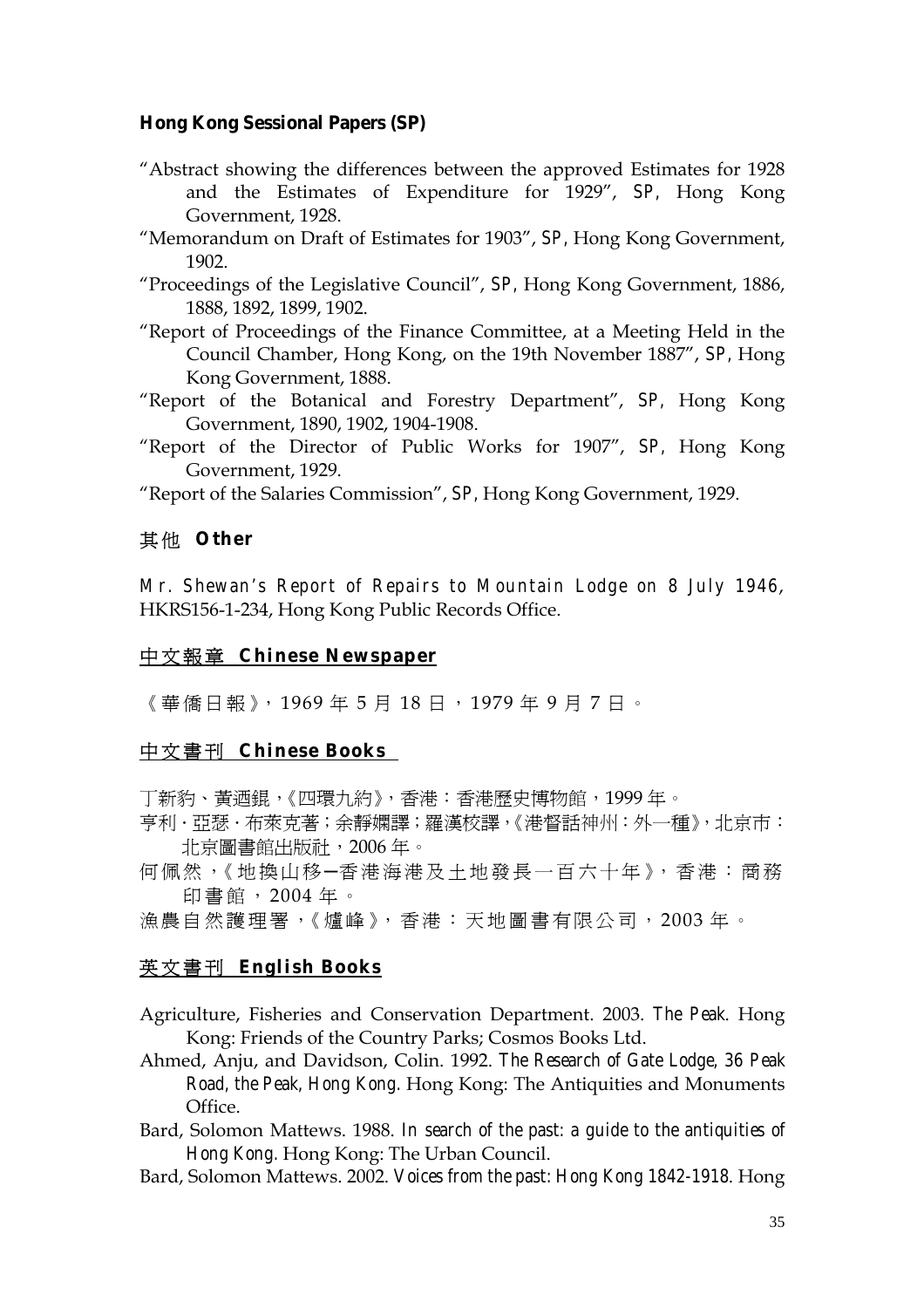Kong: Hong Kong University Press.

- Blake, Henry Arthur, and Menpes, Mortimer. 1909. *China*. London: Adam and Charles Black.
- Chadwick, Osbert. 1889. *Peak drainage and water supply.* Hong Kong: s.n.
- Chan, Ming K., and Young, John D. 1994. *Precarious balance: Hong Kong between China and Britain, 1842-1992*. Hong Kong becoming China, v. 4. Hong Kong: Hong Kong University Press.
- Chinese Architectural Heritage Unit, The Chinese University of Hong Kong. 2006. *Conservation Appraisal Gate Lodge and Old Peak Tram Cabin (Draft).* Hong Kong: Chinese Architectural Heritage Unit, The Chinese University of Hong Kong.
- DiStefano, Lynne Delehanty. 2000. *Government House: A specialist conservation study.* Hong Kong: Architectural Services Department.
- Eitel, Ernest John. 1895. *Europe in China: The History of Hong Kong from the Beginning to the Year 1882*. Hong Kong: Kelly & Walsh, Ltd.
- Empson, Hal. 1992. *Mapping Hong Kong: a historical atlas.* Hong Kong: Government Printer.
- Gillingham, Paul. 1983. *At the Peak: Hong Kong between the wars.* Hong Kong: Macmillan.
- Girouard, Mark. 1979. *The Victorian country house*. New Haven: Yale University Press.
- Hong Kong Crown Lands and Survey Office. 1956. *Plan of the Peak district showing main roads, paths house numbers & names.* Hong Kong: Government Printer.
- Hong Kong Trade Department Council Design Department. 1993. *Government House, Hong Kong Restoration.* Hong Kong: Hong Kong Trade Department Council.
- Jim, Chi-yung. 2006. *Bauhinia trees: from obscurity to celebrity*. Hong Kong: Friends of the Country Parks; Cosmos Books Ltd.
- Mattock, Katherine, and Cheshire, Jill. 1994. *The Story of Government House.*  Hong Kong: Studio Publications Limited.
- Morrison, George Ernest, and LO, Hui-min. 1976. *The correspondence of G.E. Morrison*. Cambridge: Cambridge University Press.
- University Museum and Art Gallery, The University Of Hong Kong. 2005. *Hong Kong Government House 1997-2005.* Hong Kong: University Museum and Art Gallery, The University of Hong Kong.
- Wear, Eric. 2003. *Draft report of user-centred design research.* Hong Kong: The Hong Kong Polytechnic University.
- Wear, Eric. 2003. *Victorian-style gardens: Strategies for management and details.*  Hong Kong: The Hong Kong Polytechnic University.